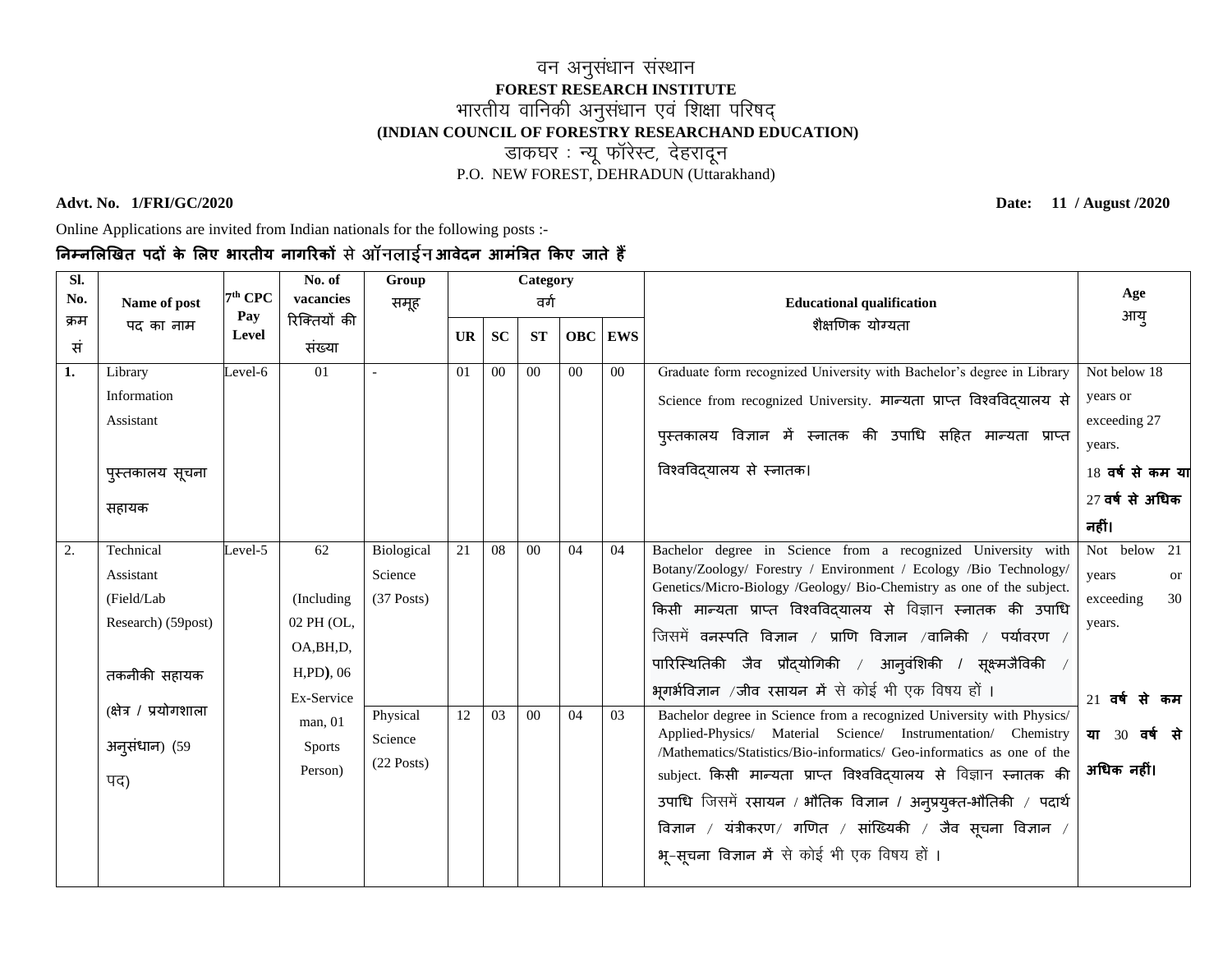|    | Technical           |         |    | IT/Comput            | 01 | 01     | 00     | 00     | $00\,$ | BSc. in computer Science/ Information Technology from a recognized         | Not below 21  |    |
|----|---------------------|---------|----|----------------------|----|--------|--------|--------|--------|----------------------------------------------------------------------------|---------------|----|
|    | Assistant           |         |    | er Science           |    |        |        |        |        | University. किसी मान्यता प्राप्त विश्वविद्यालय से कंप्यूटर विज्ञान /       | years         | or |
|    | (Maintenance)       |         |    | $(02$ Posts)         |    |        |        |        |        | सूचना प्रौद्योगिकी में विज्ञान स्नातक।                                     | exceeding     | 30 |
|    | $(03$ post $)$      |         |    |                      |    |        |        |        |        |                                                                            | years.        |    |
|    |                     |         |    |                      |    |        |        |        |        | 0r                                                                         |               |    |
|    | तकनीकी<br>सहायक     |         |    |                      |    |        |        |        |        | 3 years diploma in Engineering in computer Science/ Information            |               |    |
|    | (रखरखाव) (03 पर्दे) |         |    |                      |    |        |        |        |        | Technology from a recognized Institution. किसी मान्यता प्राप्त संस्थान     | 21 वर्ष से कम |    |
|    |                     |         |    |                      |    |        |        |        |        | से कंप्यूटर विज्ञान / सूचना प्रौद्योगिकी में इंजीनियरी में 3 वर्ष का       | या 30 वर्ष से |    |
|    |                     |         |    |                      |    |        |        |        |        | डिप्लोमा।                                                                  | अधिक नहीं।    |    |
|    |                     |         |    |                      |    |        |        |        |        | or                                                                         |               |    |
|    |                     |         |    |                      |    |        |        |        |        | 10+2 with Science from a recognized board+2 years diploma in computer      |               |    |
|    |                     |         |    |                      |    |        |        |        |        | Science/ Information Technology from a recognized University/              |               |    |
|    |                     |         |    |                      |    |        |        |        |        | Institution. किसी मान्यता प्राप्त बोर्ड से विज्ञान सहित 12 वीं पास एवं     |               |    |
|    |                     |         |    |                      |    |        |        |        |        | किसी मान्यता प्राप्त विश्वविदयालय / संस्थान से कंप्यूटर विज्ञान /          |               |    |
|    |                     |         |    |                      |    |        |        |        |        | सूचना प्रौद्योगिकी में 2 वर्ष का डिप्लोमा।                                 |               |    |
|    |                     |         |    | Instrumenta          | 01 | $00\,$ | $00\,$ | $00\,$ | $00\,$ | B.Sc in Instrumentation from a recognized University. किसी मान्यता         |               |    |
|    |                     |         |    | tion<br>$(01$ Posts) |    |        |        |        |        | प्राप्त विश्वविदयालय से यंत्रीकरण में विज्ञान स्नातक की उपाधि।             |               |    |
|    |                     |         |    |                      |    |        |        |        |        | or                                                                         |               |    |
|    |                     |         |    |                      |    |        |        |        |        | 3 years diploma in Engineering in Instrumentation from a recognized        |               |    |
|    |                     |         |    |                      |    |        |        |        |        | Institution. किसी मान्यता प्राप्त संस्थान से यंत्रीकरण में इंजीनियरी में 3 |               |    |
|    |                     |         |    |                      |    |        |        |        |        | वर्ष का डिप्लोमा।                                                          |               |    |
|    |                     |         |    |                      |    |        |        |        |        | or                                                                         |               |    |
|    |                     |         |    |                      |    |        |        |        |        | 10+2 with Science from a recognized board+2 years diploma in               |               |    |
|    |                     |         |    |                      |    |        |        |        |        | Instrumentation from a recognized University/ Institution. किसी मान्यता    |               |    |
|    |                     |         |    |                      |    |        |        |        |        | प्राप्त बोर्ड से विज्ञान सहित 12वीं पास एवं किसी मान्यता प्राप्त           |               |    |
|    |                     |         |    |                      |    |        |        |        |        |                                                                            |               |    |
|    |                     |         |    |                      |    |        |        |        |        | विश्वविदयालय / संस्थान से यंत्रीकरण में 2 वर्ष का डिप्लोमा।                |               |    |
| 3. | Steno Grade-II      | Level-4 | 04 |                      | 04 | $00\,$ | $00\,$ | $00\,$ | $00\,$ | (i) 12th pass certificate from a recognized Board. किसी मान्यता प्राप्त    | Not below 18  |    |
|    |                     |         |    |                      |    |        |        |        |        | बोर्ड से 12वीं पास प्रमाण पत्र।.                                           | years         | or |
|    |                     |         |    |                      |    |        |        |        |        |                                                                            | exceeding     | 27 |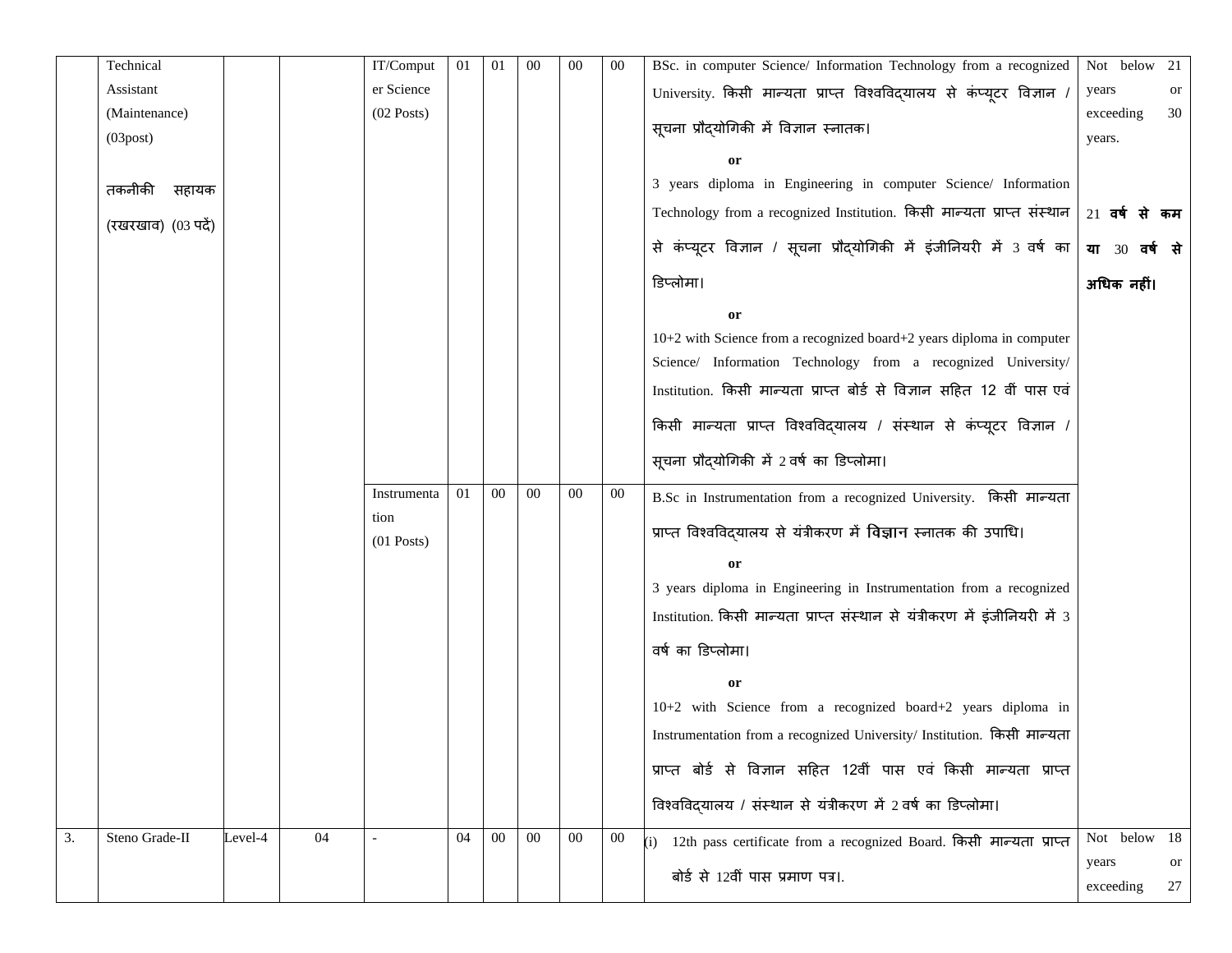|    | आश् <b>लिपिक</b> ग्रेड-II |         |               |             |    |    |    |    |    | (ii) Should possess a minimum speed of 80 words per minute in          | years.        |
|----|---------------------------|---------|---------------|-------------|----|----|----|----|----|------------------------------------------------------------------------|---------------|
|    |                           |         |               |             |    |    |    |    |    | Stenography English/Hindi on the basis of competitive examination      | 18 वर्ष से कम |
|    |                           |         |               |             |    |    |    |    |    | to be conducted by the concerned Director of the Institute. संबंधित    | या 27 वर्ष से |
|    |                           |         |               |             |    |    |    |    |    | संस्थान के निदेशक द्वारा आयोजित की जाने वाली प्रतियोगी परीक्षा         | अधिक नहीं।    |
|    |                           |         |               |             |    |    |    |    |    | के आधार पर अंग्रेजी / हिंदी आशुलिपि में 80 शब्द प्रति मिनट की          |               |
|    |                           |         |               |             |    |    |    |    |    | न्यूनतम गति होनी चाहिए।                                                |               |
|    |                           |         |               |             |    |    |    |    |    | (iii) Certificate Course in computer application - typing speed 5 key  |               |
|    |                           |         |               |             |    |    |    |    |    | depression for each word. कंप्यूटर एप्लिकेशन में सर्टिफिकेट कोर्स -    |               |
|    |                           |         |               |             |    |    |    |    |    | टाइपिंग गति प्रत्येक शब्द के लिए 5 की डिप्रेशन।                        |               |
| 4. | <b>Multi Tasking</b>      | Level-1 | 40            |             | 19 | 06 | 01 | 09 | 05 | Essential: 10th standard pass from recognized Board/recognized school. | Not below 18  |
|    | Staff                     |         | (Including    |             |    |    |    |    |    | Desirable: 3 years or more experience in relevant field.               | years or      |
|    |                           |         | 01 PH         |             |    |    |    |    |    | आवश्यक: मान्यता प्राप्त बोर्ड / मान्यता प्राप्त स्कूल से 10वीं कक्षा   | exceeding 27  |
|    | बह् कार्य कर्मी           |         | (Bl,BA,OL,    |             |    |    |    |    |    |                                                                        | years.        |
|    |                           |         | OA, BH, M     |             |    |    |    |    |    | उत्तीर्ण।                                                              | 18 वर्ष से कम |
|    |                           |         | W,PB,D,H,     |             |    |    |    |    |    | वांछनीय: संबंधित क्षेत्र में 3 वर्ष या उससे अधिक का अनुभव।             |               |
|    |                           |         | PD,ID), 04    |             |    |    |    |    |    |                                                                        | या 27 वर्ष से |
|    |                           |         | Ex-Service    |             |    |    |    |    |    |                                                                        | अधिक नहीं।    |
|    |                           |         | $.$ man, 01   |             |    |    |    |    |    |                                                                        |               |
|    |                           |         | <b>Sports</b> |             |    |    |    |    |    |                                                                        |               |
|    |                           |         | Person)       |             |    |    |    |    |    |                                                                        |               |
|    |                           |         |               | Total Posts | 59 | 18 | 1  | 17 | 12 |                                                                        |               |
|    |                           |         |               | (107)       |    |    |    |    |    |                                                                        |               |

**Note:-** ध्यान दें:

- **1. The number of vacancies are subject to variation.**
- **2. Essential qualification are mandatory for all posts.**
- **3. The vacancies of PH/Ex-Service man/ Sports persons will be filled up first and adjusted against respective categories.** दिव्यांग/भूतपूर्व सैनिक/खिलाड़ी व्यक्तियों की रिक्तियों को पहले भरा जाएगा और संबंधित श्रेणियों में समायोजित किया जाएगा।

**Abbreviation:-BL-Both legs affected but not arms, BA- both arms affected (a) impaired (b) weakness of grip, OL-one leg affected (R and/or L), OA-one arm affected (R**

**or L) (a) impaired reach (b) weakness of grip (c) ataxia, BH-Stiff back and hips (cannot sit or stoop), MW- muscular weakness and limited physical** 

**endurance, IC-general in –co-ordination of movement, PB-partially blind, D- the deaf, H-hearing, PD-partially deaf, Intellectual disability**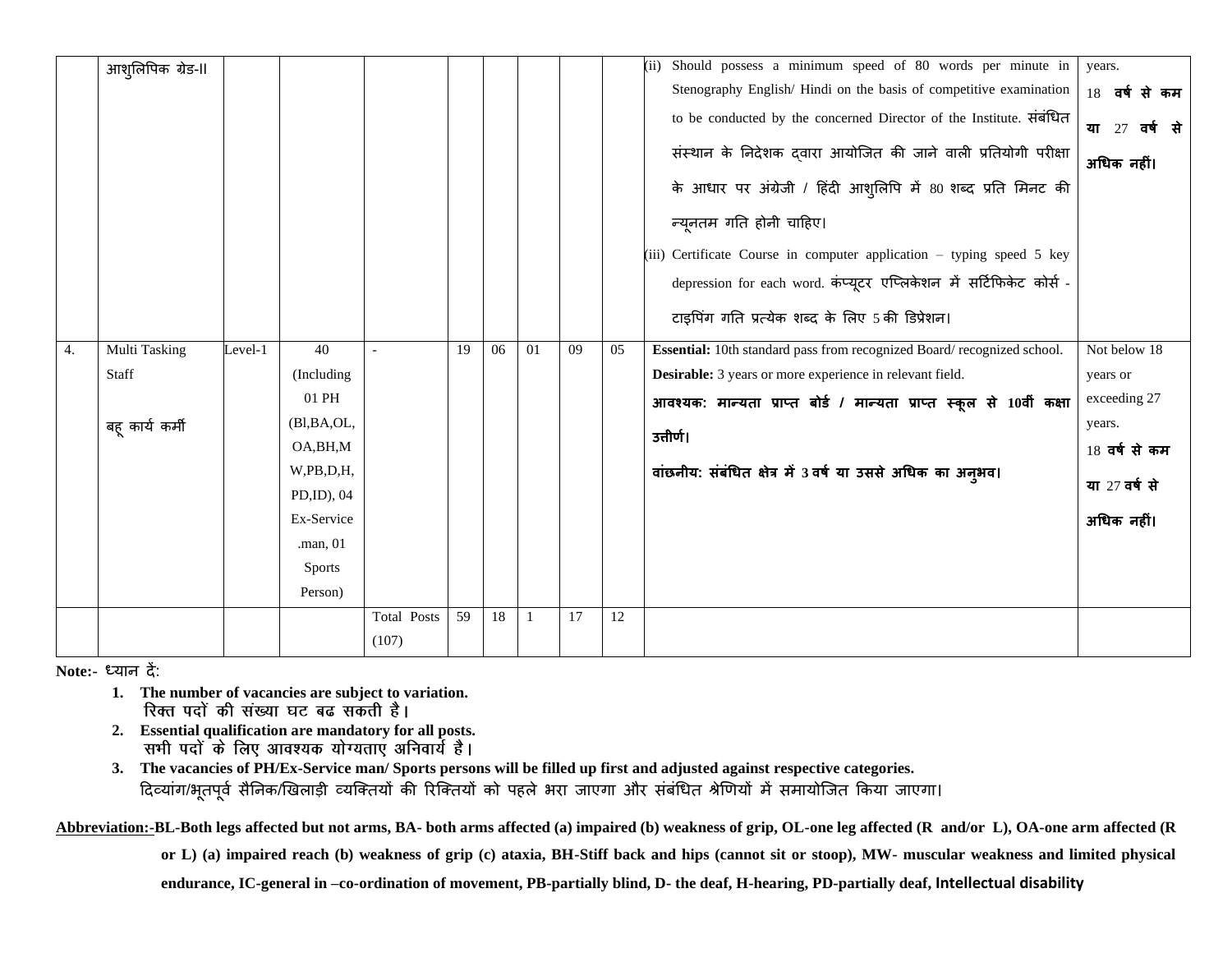#### GENERAL INFORMATION / DETAILS ABOUT THE POST सामान्य जानकारी / पद संबंधी विवरण

1. Candidates should fully satisfy themselves before applying that they possess the qualification and experience etc. as laid down in this advertisement.

अभ्यर्थियों को आवेदन करने से पहले पूरी तरह से संतुष्ट होना चाहिए कि वे इस विज्ञापन में निर्धारित योग्यता और अनुभव आदि प्राप्त किए हैं।

2. The applicant will be responsible for the authenticity of information / documents and photograph submitted. It is the responsibility of the candidate to assess his / her own eligibility to the post(s) for which he / she is appearing in accordance to this advertisement. If it is detected at any time in future, during the process of selection or even after appointment that the candidate was not eligible as per the prescribed Recruitment Rules of the Institute which could not be detected at the time of selection for whatsoever reason, his/her candidature/appointment shall be liable to be cancelled/terminated immediately and appropriate action will be initiated against him/her.

आवेदक प्रस्तुत किए गए सूचना / दस्तावेजों और फोटोग्राफों की सत्यता की जानकारी हेतू स्वयं उत्तरदायी होगा। अभ्यर्थी का उत्तरदायित्व है कि वह इस विज्ञापन के अनुसार अभ्यर्थित पद (पदों) हेतु अपनी पात्रता का स्वयं आकलन कर लें। यदि भविष्य में किसी भी समय, चयन की प्रक्रिया के दौरान या नियुक्ति के बाद भी यह पता लगता है कि उम्मीदवार संस्थान के निर्धारित भर्ती नियमों के अनुसार पात्र नहीं है, जो कि चयन के समय पता नहीं लगाया जा सका, जो भी कारण हो, तो उसके कारण उसकी उम्मीदवारी / नियुक्ति तुरंत रदद / समाप्त कर दी जाएगी और उसके विरुद्ध उचित कार्रवाई शुरू की जाएर्ी।

3. All above posts are as per the ICFRE pay scales and carry allowances like House Rent, Transport and Children's Education as admissible to ICFRE employees of the respective pay level posted in ICFRE/FRI.

उपरोक्त सभी पद भा.वा.अ.शि.प. वेतनमान के अनुसार हैं और भा.वा.अ.शि.प. /व.अ.सं. में नियुक्त भा.वा.अ.शि.प. के कर्मचारियों को स्वीकार्य मकान किराए, परिवहन और संतान शिक्षा जैसे भत्तों के अनुरूप होंगे।

4. These posts will be covered under New Pension Scheme of Govt. of India and incumbent will be eligible for other benefits like Medical, LTC, etc. as per the Government / Institute norms. इन पदों को भारत सरकार की नई पेंशन योजना व्यवस्था के अंतर्गत समाहित किया जाएगा और सरकार / संस्थान के मानदंडों के अनुसार उनके आश्रित

चिकित्सा, छुट्टी यात्रा रियायत आदि जैसे अन्य लाभों के लिए पात्र होंगे।

5. The qualification prescribed should have been obtained from recognized Universities /Board/ Institutions. निर्धारित योग्यता मान्यता प्राप्त विश्वविदयालयों / बोर्ड / संस्थानों से प्राप्त की जानी चाहिए।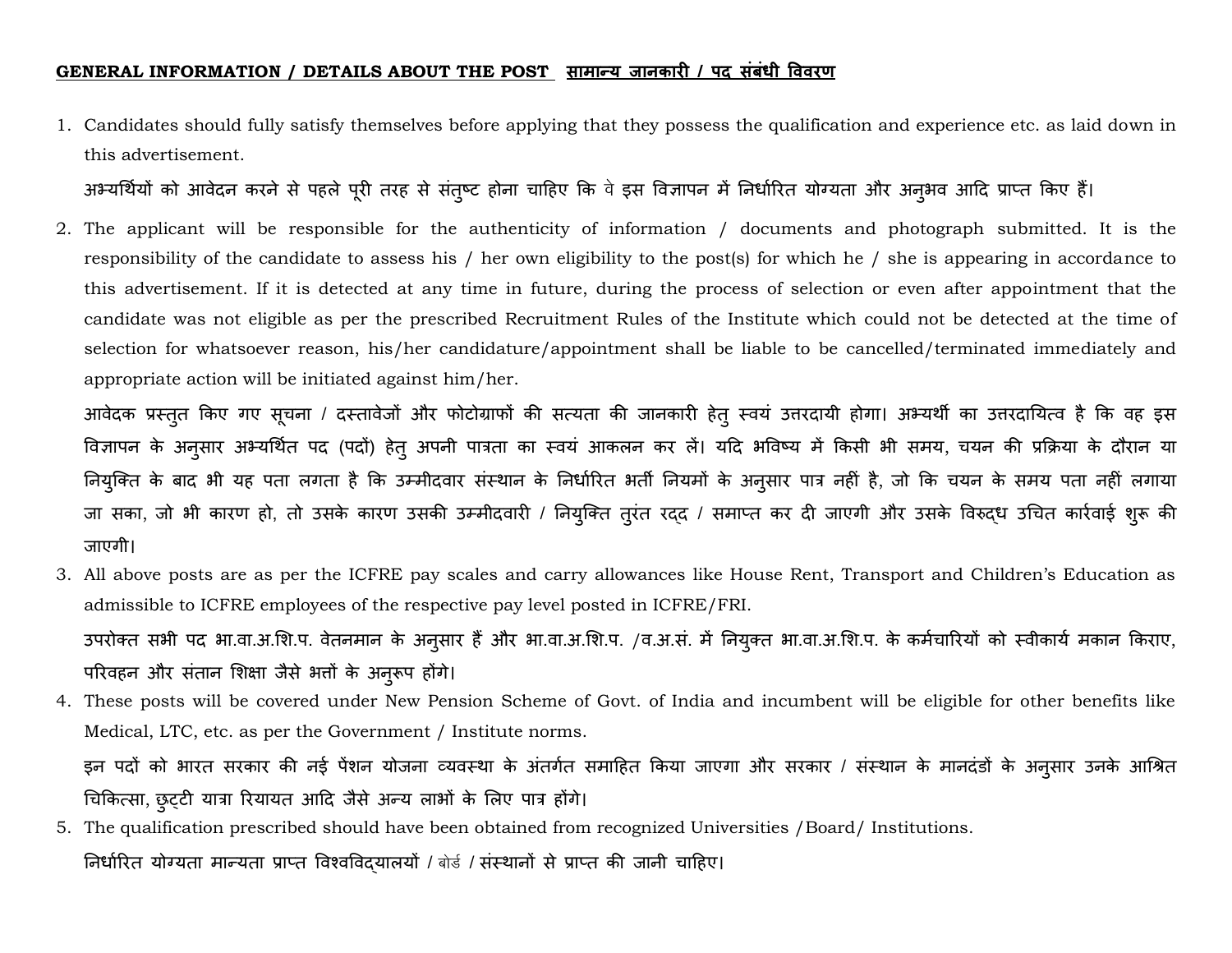6. No change in category will be considered once the application has been submitted by the candidate.

#### उम्मीदवार दवारा आवेदन प्रस्तुत किए जाने के बाद श्रेणी में किसी भी बदलाव पर विचार नहीं किया जाएगा

7. Candidates seeking reservation benefits available for the respective categories must ensure that they are entitled to such reservation as per eligibility prescribed in Government of India (GoI) orders and possess the valid certificates in the format prescribed by GoI in support of their claim.

संबंधित श्रेणियों के लिए उपलब्ध आरक्षण लाभ प्राप्त करने वाले अभ्यर्थियों को यह सुनिश्चित करना होगा कि वे भारत सरकार के आदेशों में निर्धारित पात्रता के अनुसार इस तरह के आरक्षण के हकदार हैं तथा उनके दावे के समर्थन में भारत सरकार दवारा निर्धारित प्रारूप में वैध प्रमाण पत्र हैं।

8. In case of posts reserved for OBC, their caste should be in the central list of OBCs and they should be in the Non Creamy Layer Category.

अ.पि.व. के लिए आरक्षित पदों के मामले में, उनकी जाति अ.पि.व. की केंद्रीय सूची में होनी चाहिए और उन्हें 'नॉन क्रीमी लेयर' श्रेणी में होना चाहिए।

9. Age relaxation as admissible to Physically Handicapped / Ex-Serviceman/ Sports person applicants shall be considered as per Government of India norms. Such candidates must ensure that they are entitled to relaxation and possess the valid certificates / documents prescribed by GoI in support of their claim.

शारीरिक रूप से दिव्यांग / भूतपूर्व सैनिक / खिलाडी आवेदकों के लिए आयु में छूट भारत सरकार के मानदंडों के अनुसार दी जाएगी। ऐसे अभ्यर्थियों को यह सुनिश्चित करना चाहिए कि वे छूट के हकदार हैं और उनके दावे के समर्थन में भारत सरकार दवारा निर्धारित वैध प्रमाण पत्रों / दस्तावेजों के अधिकारी हैं।

- 10. Age relaxation/ आयुमें छूट
	- a) Age relaxation for Scheduled Caste (SC), Scheduled Tribe (ST), Other Backward Class (OBC) Non Creamy Layer (NCL) wherever applicable and admissible.

अनुसूचित जाति (अ.जा.), अनुसूचित जनजाति (अ.ज.जा.), अन्य पिछड़ा वर्ग (अ.पि.व.) नॉन क्रीमी लेयर (एनसीएल) के लिए आयु में छूट, जहां भी लागू हो, स्वीकार्य होंगे।

b) All candidates, irrespective of community may be considered against UR vacancies, subject to fulfilment of eligibility criteria prescribed for UR candidates. However, against the vacancies earmarked for specific communities (SC/ST/OBC-NCL/EWS), only candidates belonging to that community will be considered.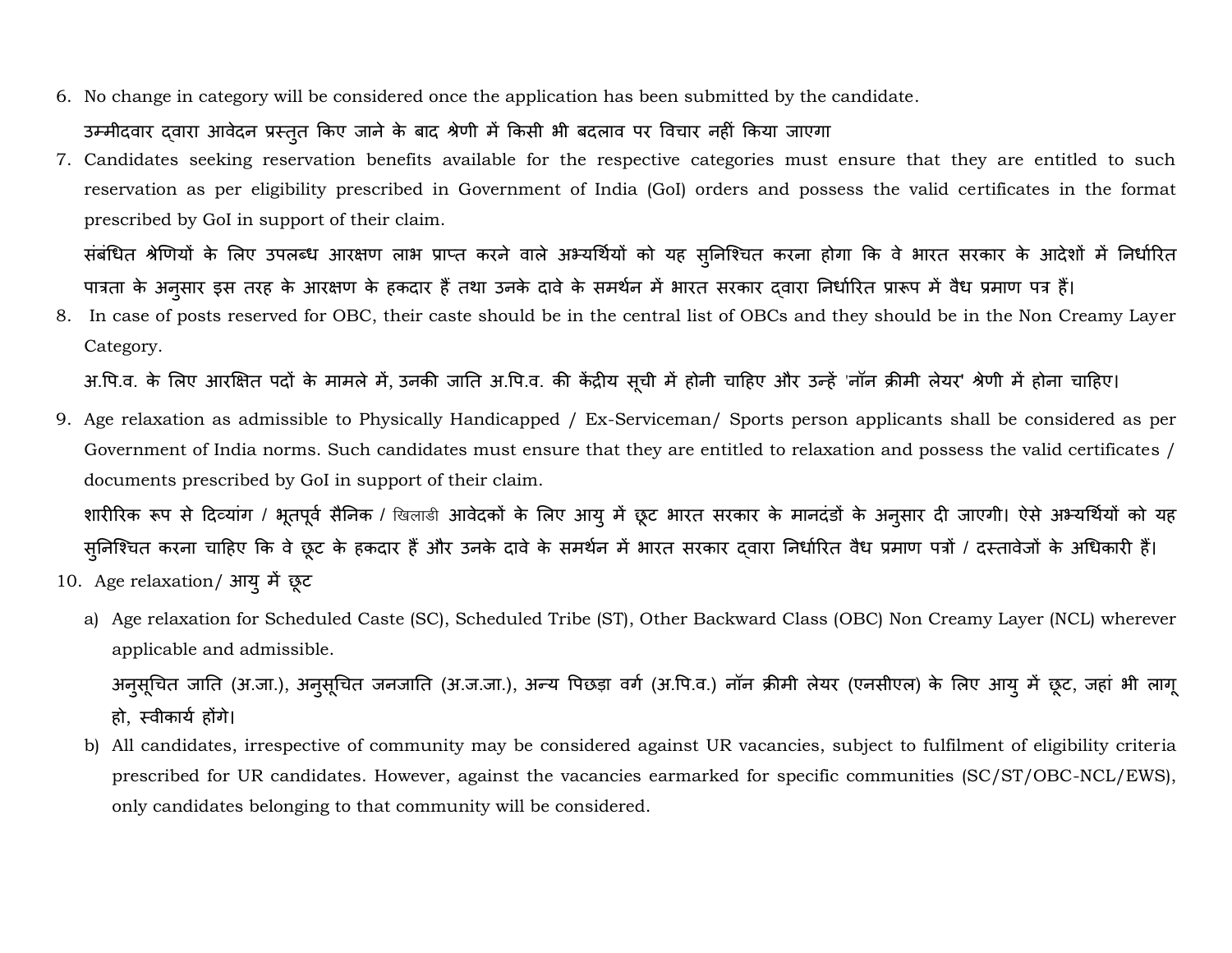सभी अभ्यर्थी चाहे किसी भी समुदाय के हो, यदि वे अनारक्षित अभ्यर्थियों हेतू निर्धारित पात्रता मानदंडों को पूरा करते हैं तो उन्हें अनारक्षित रिक्तियों हेतू प**k**त्र माना जाएर्ा।

c) For availing reservation, SC/ST/OBC-NCL/EWS candidates should furnish valid Caste/Category Certificate from Competent Authorities at the time of document verification.

अ.जा./ अ.ज.जा./ अ.पि.व.- एनसीएल / आर्थिक रूप से कमजोर वर्गों (आ.क.व.) अभ्यर्थियों को आरक्षण का लाभ उठाने के लिए दस्तावेज सत्यापन के समय सक्षम प्राधिकारी से प्राप्त वैध जाति/ श्रेणी प्रमाण पत्र प्रस्तुत करना होगा।

d) Further, in case of OBC-NCL candidates, the certificates should specifically indicate that the candidate does not belong to the Persons/Sections (Creamy Layer) mentioned in Column 3 of the Schedule of the Government of India, Department of Personnel and Training O.M.No.36012/22/93- Estt. (SCT) dated 08.09.93 & its subsequent revision through O.M.No.36033/3/2004-Estt. (Res) dated 09.03.2004, 27.05.2013, 13.09.2017 and further revision if any received till the closing date for ONLINE Registration. The candidate should ensure that he/she belongs to the OBC- Non Creamy Layer category while applying for the posts against this notice. Such candidate should produce a valid OBC certificate in the prescribed format during Document Verification. Further, in addition to the Category Certificate (OBC-NCL), a declaration if required has to be furnished by the candidate during Document Verification, that he/she does not belong to the creamy layer, otherwise, their claim for reserved status (OBC-NCL) will not be entertained and the candidature/application of such candidates, if fulfilling all the eligibility conditions prescribed for General (Un- reserved) category, will be considered against General (UR) vacancy only.

इसके अतिरिक्त, अ.पि.व.- एनसीएल अभ्यर्थियों की स्थिति में, कार्मिक एवं प्रशिक्षण विभाग के का.ज्ञा.सं. 36012/22/93-स्थापना (एससीटी) दिनांक 08.09.93 एवं इसके बाद के संशोिन का.ज्ञा.सं. 36033/3/2004-स्िापना (आि.) हदनांक 09.03.2004, 27.05.2013, 13.09.2017 के माध्यम से तथा यदि ऑनलाइन पंजीकरण के लिए अंतिम तिथि तक कोई संशोधन प्राप्त होता है तो प्रमाण पत्र में विशेष रूप से दर्शाना चाहिए कि अभ्यर्थी भारत सरकार की अनुसूची के कॉलम 3 में उल्लिखित व्यक्ति / श्रेणी (क्रीमी लेयर) से संबंधित नहीं है। अभ्यर्थी को यह सुनिश्चित करना चाहिए कि वह इस सूचना में उल्लेखित पदों के लिए आवेदन करते समय अ.पि.व - नॉन क्रीमी लेयर श्रेणी से संबंधित है। ऐसे अभ्यर्थी को दस्तावेज़ सत्यापन के दौरान निर्धारित प्रारूप में वैध अ.पि.व प्रमाण पत्र प्रस्तुत करना होगा। इसके अतिरिक्त, श्रेणी प्रमाणपत्र (अ.पि.व.- एनसीएल) के अलावा, यदि आवश्यक हो तो दस्तावेज़ सत्यापन के दौरान अभ्यर्थी दवारा एक घोषणा-पत्र प्रस्तुत करना होगा कि वह क्रीमी लेयर से संबंधित नहीं है, अन्यथा, आरक्षित स्थिति के लिए उनका दावा (अ.पि.व.- एनसीएल) स्वीकार नहीं किया जाएगा और ऐसे अभ्यर्थियों की उम्मीदवारी / आवेदन, यदि सामान्य (अनारक्षित) श्रेणी के लिए निर्धारित सभी पात्रता शर्तों को पूरा करते हैं, तो उनको केवल सामान्य (अनारक्षित) रिक्ति में माना जाएगा।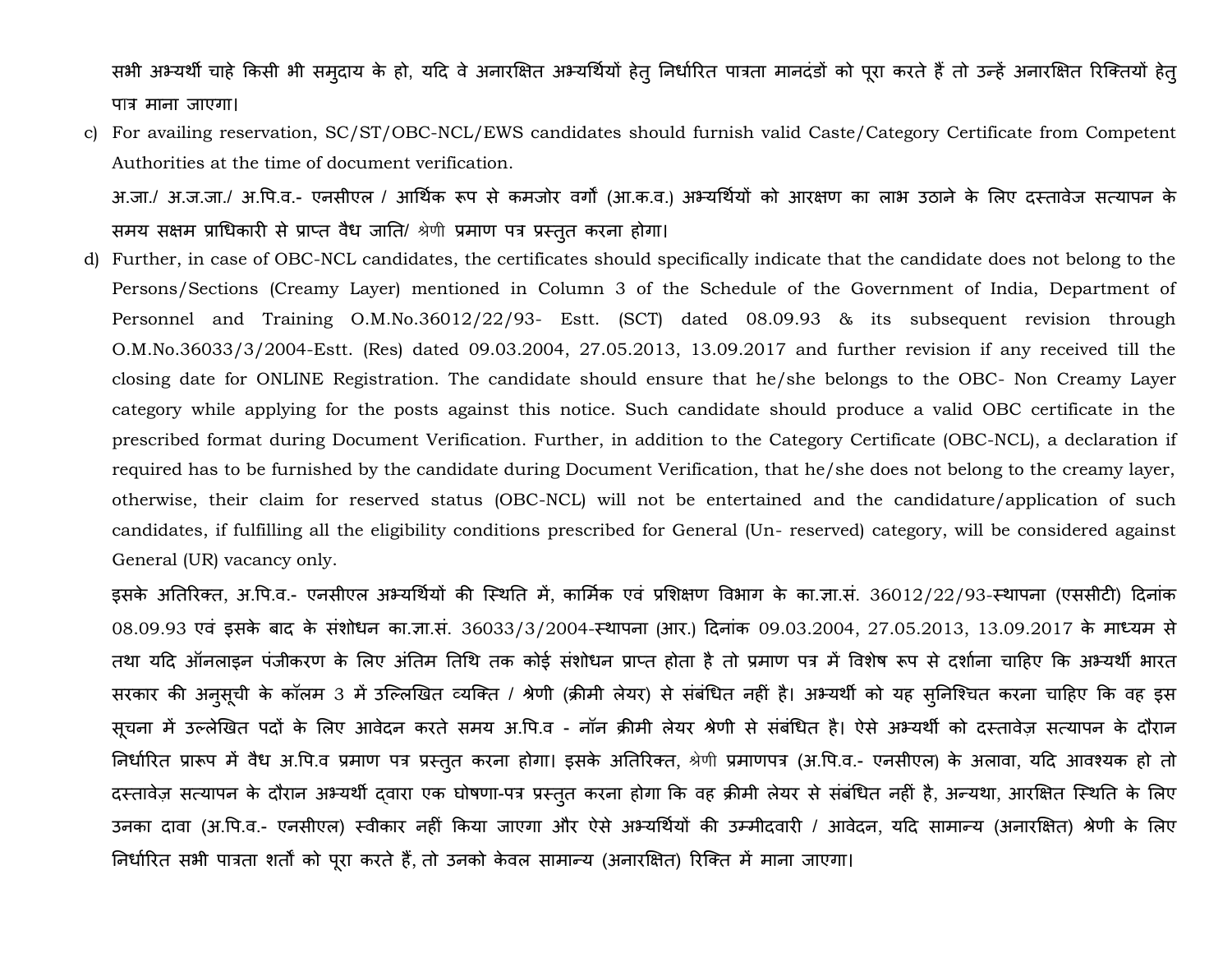e) As per DoPT OM No. 36039/1/2019-Estt (Res) dated 31.01.2019 Reservation for Economically Weaker Sections (EWS): Candidates who are not covered under the scheme of reservation for SC/ST/OBCNCL and whose family has gross annual income below Rs 8.00 Lakh (Rupees eight lakh only) are to be identified as EWS for benefit of reservation for EWS. The income shall also include income from all sources i.e. salary, agriculture, business, profession etc. for the financial year prior to the year of application. Also candidates whose family owns or possesses any of the following assets shall be excluded from being identified as EWS, irrespective of family income:

DoPT OM No. 36039/1/2019-Estt (Res) दिनांक 31.01.2019 के अनुसार आर्थिक रूप से कमजोर वर्गों (आ.क.व.) के लिए आरक्षण: वे अभ्यर्थी जो अ.जा. / अ.ज.जा. / अ.पि.व.एन.सी.एल. के लिए आरक्षण की योजना के अंतर्गत नहीं आते हैं और जिनके परिवार की सकल वार्षिक आय रु. 8.00 लाख (आठ लाख रुपये मात्र) रुपये से कम है उनको आर्थिक रूप से कमजोर वर्ग के आरक्षण के लाभ के लिए आ.क.व. के रूप में चिहिनत किया जाएगा। परिवार की आय के रूप में आवेदन के वर्ष से पूर्व वितीय वर्ष के सभी स्रोतों अर्थात् वेतन, कृषि, व्यवसाय, वृत्ति आदि से प्राप्त आय भी सम्मिलित होगी। ऐसे अभ्यर्थी जिनके परिवार के पास निम्नलिखित में से कोई भी संपति है या वे उसके मालिक है, उनके पारिवारिक आय के बावजूद उनको आर्थिक रूप से कमजोर वर्ग से बाहर रखा जाएगा:

- i. 5 acres of agricultural land and above 5 एकड़ और उससे अधिक कृषि भूमि;
- ii. Residential flat of 1000 sq. ft. and above 1000 वर्ग फुट और उससे अधिक का आवासीय फ्लैट;
- iii. Residential plot of 100 sq. yards and above in notified municipalities; अधिसूचित नगरपालिकाओं में 100 वर्ग गज और उससे अधिक का आवासीय भूखंड;
- iv. Residential plot of 200 sq. yards and above in areas other than the notified municipalities. अधिसूचित नगरपालिकाओं के अतिरिक्त अन्य स्थानों में 200 वर्ग गज और उससे अधिक के आवासीय भूखंड।
- f) The property held by a "Family" in different locations or different places/cities would be clubbed while applying the land or property holding test to determine EWS status. The term "Family" for this purpose will include the person who seeks benefit of reservation, his/her parents and siblings below the age of 18 years as also his/her spouse and children below the age of 18 years.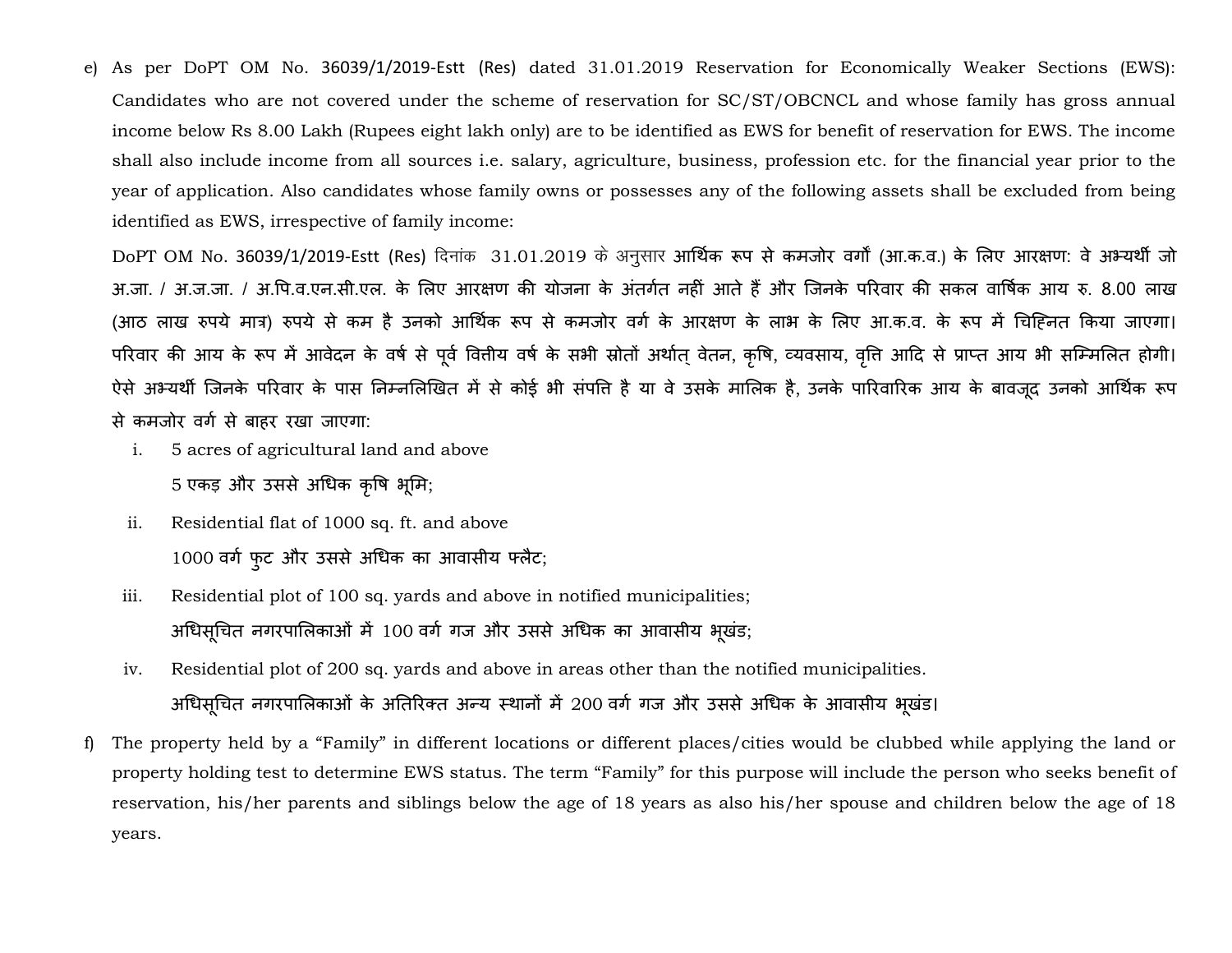आर्थिक रूप से कमजोर वर्ग का दर्जा निर्धारित करने के लिए भूमि या संपति धारण परीक्षण लागू करते समय विभिन्न स्थानों या विभिन्न जगहों / शहरों में एक "परिवार" दवारा अपने अधिकार में रखी गई संपत्ति को संयोजित किया जाएगा। इस प्रयोजन के लिए "परिवार" में वह व्यक्ति शामिल होगा जिसे आरक्षण का लाभ चाहिए तथा इसमें उसके माता-पिता और 18 वर्ष से कम आयु के भाई-बहन, जीवनसाथी एवं 18 वर्ष से कम आयु के बच्चें भी सम्मिलित होंगे।

g) The benefit of reservation under EWS can be availed upon production of an Income and Asset Certificate issued by a Competent Authority. The Income and Asset Certificate issued by any one of the following authorities shall only be accepted as candidate's claim as belonging to EWS:

आर्थिक रूप से कमजोर वर्ग के तहत आरक्षण का लाभ सक्षम प्राधिकारी द्वारा जारी आय और संपत्ति प्रमाण पत्र की प्रस्तुति पर लिया जा सकता है। निम्नलिखित में से किसी एक अधिकारी दवारा जारी आय और संपत्ति प्रमाणपत्र ही आर्थिक रूप से कमजोर वर्ग से संबंधित उम्मीदवार के दावे के रूप में स्वीकार किया जाएगा:

a. District Magistrate / Additional District Magistrate / Collector / Deputy Commissioner / Additional Deputy Commissioner / 1st Class Stipendary Magistrate / Sub-Divisional Magistrate / Taluka Magistrate / Executive Magistrate / Extra Assistant Commissioner.

जिला मजिस्ट्रेट / अपर जिला मजिस्ट्रेट / कलेक्टर / उपायुक्त / अपर उपायुक्त / प्रथम श्रेणी वैतनिक मजिस्ट्रेट / उपप्रभागीय मजिस्ट्रेट /

तालुका मजिस्ट्रेट / कार्यकारी मजिस्ट्रेट / अतिरिक्त सहायक आयुक्त।.

- b. Chief Presidency Magistrate/ Additional Chief Presidency Magistrate/Presidency Magistrate. मुख्य प्रेसीडेंसी मजिस्ट्रेट / अपर मुख्य प्रेसीडेंसी मजिस्ट्रेट / प्रेसीडेंसी मजिस्ट्रेट।
- c. Revenue Officer not below the rank of Tehsildar and राजस्व अधिकारी, जो तहसीलदार के पद से नीचे न हो, तथा
- d. Sub-Divisional Officer of the area where the candidate and/or his family normally resides. उस क्षेत्र के उपप्रभागीय अधिकारी जहां उम्मीदवार और / या उनका परिवार सामान्य रूप से रहता है।
- h) The candidates applying against the vacancies reserved for EWS must possess Income and Asset Certificate as on closing date of registration of application for this notice. Further, these candidates are also required to produce valid Income and Asset Certificate during document verification. Failing in these stipulations, their claim for reserved status under EWS will not be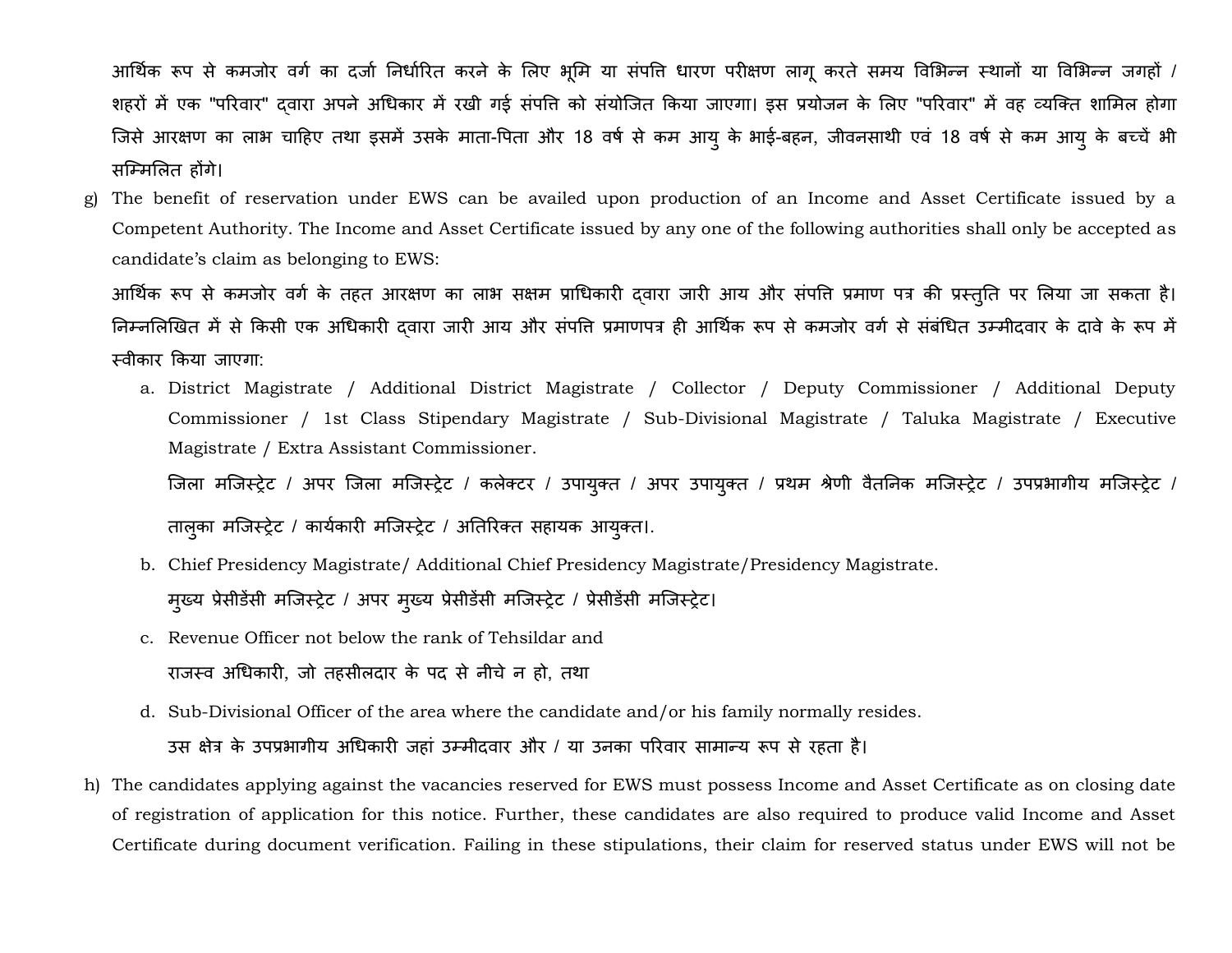entertained and the candidature / application of such candidates, if fulfilling all the eligibility conditions prescribed for General (Un-reserved) category, will be considered under General (UR) vacancies only.

आर्थिक रूप से कमजोर वर्ग के लिए आरक्षित रिक्तियों में आवेदन करने वाले अभ्यर्थियों के पास इस सूचना में उल्लिखित आवेदन के पंजीकरण की अंतिम तिथि तक आय और संपत्ति प्रमाणपत्र अवश्य होना चाहिए। इसके अतिरिक्त, इन अभ्यर्थियों को दस्तावेज सत्यापन के दौरान वैध आय और संपत्ति प्रमाण पत्र प्रस्तुत करना होगा। इन शर्तों के पालन न करने पर, आ.क.व. के तहत आरक्षित स्थिति के लिए उनका दावा स्वीकार नहीं किया जाएगा और ऐसे उम्मीदवारों की उम्मीदवारी / आवेदन, यदि सामान्य (अनारक्षित) श्रेणी के लिए निर्धारित सभी पात्रता शर्तों को पूरा करते हैं, तो उन्हें केवल सामान्य (अनारक्षित) रिक्तियों के तहत विचार किया जाएगा।

i) Candidates belonging to SC/ST/OBC-NCL/EWS who fulfil required educational qualification/Technical/Professional qualifications can also apply against UR vacancies. They will however, have to compete with the UR candidates and will not be eligible for any relaxation including age relaxation.

अ.जा. / अ.ज.जा. / अ.पि.व.-एनसीएल / आ.क.व. से संबंधित अभ्यर्थी जो आवश्यक शैक्षणिक योग्यता / तकनीकी / व्यावसायिक अर्हताओं को पूरा करते हैं, वे भी अनारक्षित रिक्तियों में आवेदन कर सकते हैं। यदयपि, उन्हें सामान्य अभ्यर्थियों के साथ प्रतिस्पर्धा करनी होगी और वे आयु में छूट सहित ककसी भी छूट के शलए पात्र नहीं होंर्े।

j) Community/EWS status as on the closing date for ONLINE Registration of application for this notice shall only be considered for availing reservation benefits if eligible and any request for change in the community/EWS status of the candidate thereafter shall not be entertained.

इस सूचना हेतु ऑनलाइन आवेदन पंजीकरण हेतु अंतिम तिथि तक ही समुदाय / आ.क.व. की स्थिति के आरक्षण का लाभ, यदि योग्य हो, लेने के लिए विचार किया जाएगा और उसके उपरांत अभ्यर्थी के समुदाय / आ.क.व. की स्थिति में परिवर्तन के लिए किसी भी अनुरोध पर विचार नहीं किया जाएगा। 11.A candidate will be eligible to get the benefit of community reservation only in case the particular caste to which the candidates belongs is included in the list of reserved communities issued by the Central Government as on closing date of application.

एक अभ्यर्थी समुदाय आरक्षण का लाभ प्राप्त करने के लिए तभी पात्र होगा जब कि अभ्यर्थी जिस जाति का है, वह आवेदन करने की अंतिम तिथि पर केंद्र

सरकार दवारा जारी आरक्षित समुदायों की सूची में शामिल हो।

12.Once a candidate has chosen a reserved category, no request shall be entertained for change to other reserved category viz. SC to ST, ST to SC, OBC to SC/ST or SC/ST to OBC, SC to EWS, EWS to SC, ST to EWS, EWS to ST, OBC to EWS, EWS to OBC (or) any other such requests.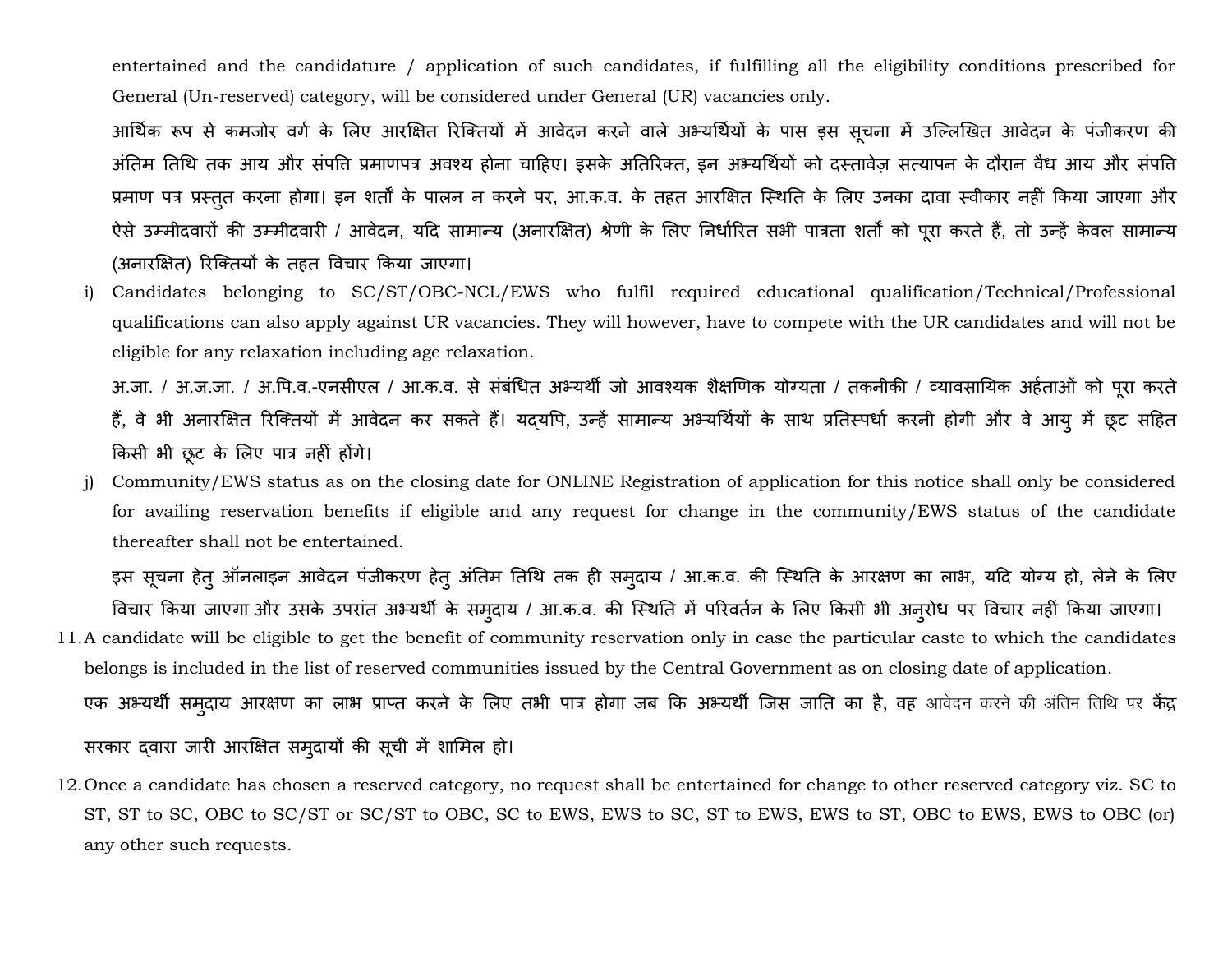एक बार जब एक अभ्यर्थी किसी एक आरक्षित श्रेणी का चयन कर लेता है, तो अन्य आरक्षित श्रेणी में बदलाव के लिए किसी अनुरोध पर विचार नहीं किया जाएगा, जैसे कि अ.जा. से अ.ज.जा., अ.ज.जा. से अ.जा., अ.पि.व. से अ. जा./ अ.ज.जा. या अ. ज.जा. से अ.पि.व., अ.जा. से आ.क.व., आ.क.व. से अ.जा., अ.ज.जा. से आ.क.व., अ. ज.जा. से आ.क.व., आ.क.व. से अ.ज.जा., अ.पि.व. से आ.क.व. से अ.पि.व. (या) अन्य कोई भी ऐसे अनुरोध पर।

13.In case of a candidate unfortunately becoming physically disabled during the course of the recruitment process, the candidate should produce valid document showing him/her acquiring a disability to the extent of 40% or more as defined under The Rights of Persons with Disabilities Act, 2016 to enable him/her to get the benefits of PwBD reservation for posts reserved under PwBD quota.

भर्ती प्रक्रिया के दौरान यदि अभ्यर्थी के शारीरिक रूप से दिव्यांग हो जाता है तो ऐसी स्थिति में, अभ्यर्थी को दिव्यांगजन अधिकार अधिनियम, 2016 के तहत परिभाषित 40% या उससे अधिक की दिव्यांगता के पक्ष में वैध दस्तावेज प्रस्तुत करना चाहिए, ताकि उन्हें पीडब्ल्यूबीडी कोटा के तहत आरक्षित पदों के लिए पीडब्ल्यूबीडी आरक्षण का लाभ मिल सकें।

14.Reservation policy as per GoI norms are as follows.

भारत सरकार के मानदंडों के अनुसार आरक्षण नीति निम्न है।

| Category                             | Age relaxation                                                                                    |  |  |  |  |  |  |
|--------------------------------------|---------------------------------------------------------------------------------------------------|--|--|--|--|--|--|
| SC/ST<br>अ.जा./अ.ज.जा.               | 5 years against reserved posts only. केवल आरक्षित पदों के लिए 5 वर्ष।                             |  |  |  |  |  |  |
| OBC अ.पि.व.                          | 3 years against reserved posts only. केवल आरक्षित पदों के लिए 3 वर्ष।                             |  |  |  |  |  |  |
| PWD with minimum 40% disability      | 10 years (15 years for SC/ST and 13 years for OBC) for the relevant category of disability.       |  |  |  |  |  |  |
| न्यूनतम   40%  दिव्यांगता  के  साथ   | $\mid$ 10 वर्ष तक (अ.जा. / अ.ज.जा. के लिए 15 वर्ष और अ.पि.व. के लिए 13 वर्ष) दिव्यांगता की $\mid$ |  |  |  |  |  |  |
| पीडब्ल्यूडी                          | प्रासंगिक श्रेणी हेत् ।                                                                           |  |  |  |  |  |  |
| Ex-servicemen/Disabled<br>Defence    | 1. Period of Service rendered in Army/Navy and Air force plus 3 years (8 years in case of         |  |  |  |  |  |  |
| भूतपूर्व सैनिक/<br>Service Personnel | disabled defence service personnel belonging to SC/ST) for Group C & erstwhile D                  |  |  |  |  |  |  |
| दिव्यांग रक्षा सेवा कर्मिक           | posts                                                                                             |  |  |  |  |  |  |
|                                      | Upper age limit up to 45 years (50 years of SC/ST) for Group C & erstwhile D posts as per         |  |  |  |  |  |  |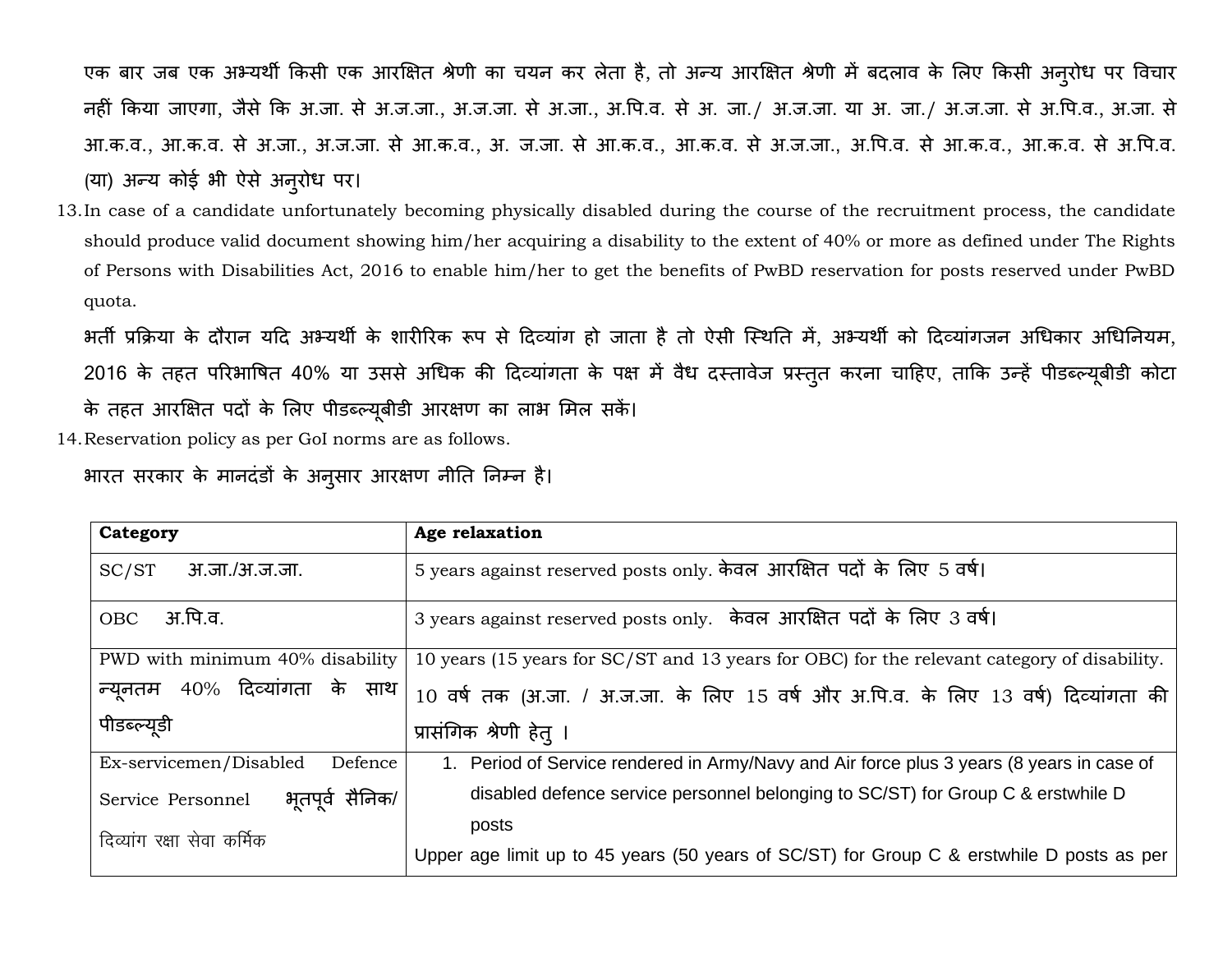|                          | Government of India norms.                                                                   |
|--------------------------|----------------------------------------------------------------------------------------------|
|                          | 1. समूह 'ग' और पूर्व के 'घ' पदों के लिए नौ सेना/थल सेना और वायु सेना में की गई सेवा की       |
|                          | अवधि + 3 वर्ष (08 वर्ष अ,जा / अ,ज,जा, के दिव्यांग रक्षा सेवा कर्मिक हेतु)                    |
|                          | भारत सरकार के मानदंडों के अनुसार समूह 'ग' और पूर्व के 'घ' पदों के लिए ऊपरी आयु सीमा 45       |
|                          | वर्ष (अ.जा. / अ.ज.जा. के लिए 50 वर्ष)।                                                       |
| Meritorious Sportsperson | 1. The categories of sportsperson specified in these instructions may be allowed             |
| प्रतिभाशाली खिलाड़ी      | relaxation in upper age limit upto a maximum of 5 years (10 years in case of those           |
|                          | belonging to Schedule Castes and Schedule Tribes) for the purpose of appointment to          |
|                          | posts specified. O.M. No. 15012/3/84-Estt.(D) dated 12.11.1987                               |
|                          | इन निर्देशों में विनिर्दिष्ट खिलाड़ियों की श्रेणियों के पदों हेत् नियुक्ति में अधिकतम 5 वर्ष |
|                          | (अनुसूचित जाति और अनुसूचित जनजाति वर्ग के लोगों के मामले में 10 वर्ष) तक की ऊपरी             |
|                          | आयु सीमा में छूट दी जा सकती है। का.ज्ञा.सं.15012/3/84-स्थापना(डी) दिनांक12.11.1987           |
|                          |                                                                                              |
|                          | 2. This concession will be applicable only to those sportspersons who satisfy all other      |
|                          | eligibility conditions relating to educational qualifications etc. and furnish a             |
|                          | certificate from an authority prescribed for the purpose.                                    |
|                          | यह छूट केवल उन खिलाड़ियों के लिए उपलब्ध होगी जो शैक्षणिक योग्यताओं आदि से संबंधित            |
|                          | अन्य सभी पात्रता शर्तों को पूरा करते हैं और इस उद्देश्य के लिए निर्धारित प्राधिकारी का       |
|                          | प्रमाण पत्र प्रस्तुत करते हैं।                                                               |

15. There will be no maximum age limit for Indian Council of Forestry Research and Education (ICFRE) Permanent Employee.

भारतीय वानिकी अनुसंधान एवं षिक्षा परिषद् (आई0सी0एफ0आर0ई0) के स्थायी कर्मचारियों हेतु अधिकतम आयु सीमा नहीं होगी।

16.The crucial date for age calculation will be the closing date of online application

उम्र निर्धारण के लिए आवेदन की अंतिम तिथि को मानक माना जाएगा।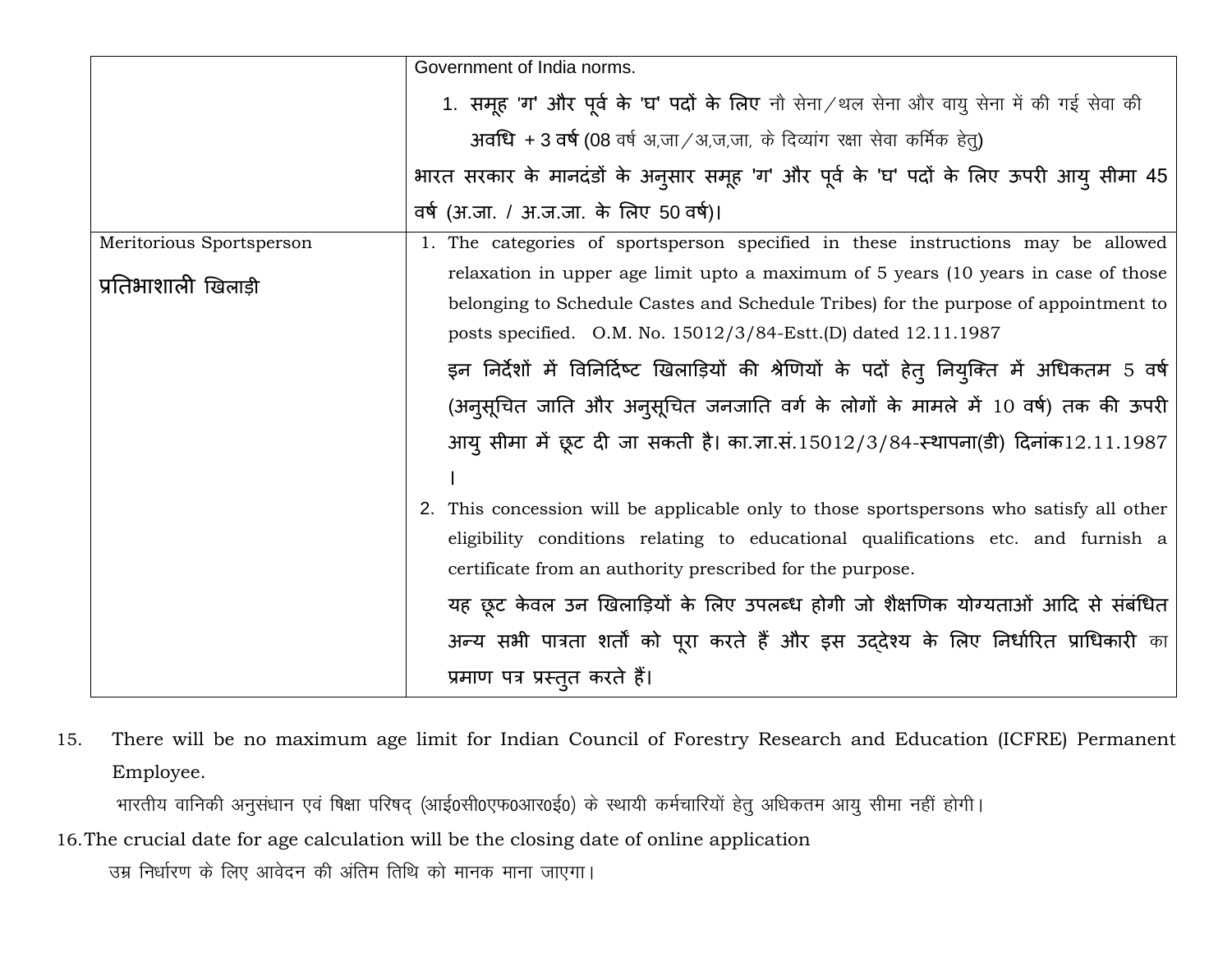17.All posts are temporary in nature but likely to continue further.

सभी पद अस्थायी हैं किन्तु स्थाई किये जा सकते है।

# 18. Sports person eligibility for recruitment भिर्ती हेतु खिलाड़ी की पात्रता

- a. Appointments can be made of sportspersons considered meritorious with reference to any of the following criteria: निम्नलिखित मानदंडों के संदर्भ में मेधावी माने जाने वाले खिलाड़ियों की नियुक्ति की जा सकती है:
	- i. Sportspersons who have represented a State or the country in the National or International competition in any of the games/sports mentioned in Annexure 'A' to this Chapter. वै खिलाड़ी जिन्होंने इस अध्याय के अनुलग्नक 'अ' में वर्णित किसी भी खेल में राष्ट्रीय या अंतर्राष्ट्रीय प्रतियोगिता में किसी राज्य या देश का प्रतिनिधित्व किया है।
	- ii. Sportspersons who have represented their University in the Inter-University Tournaments conducted by the Inter-University Sports Boards in any of the sports/games specified in Annexure 'A', as amended from time to time.

वै खिलाड़ी जिन्होंने समय-समय पर संशोधित अनुलग्नक 'अ' में विनिर्दिष्ट किसी भी खेल में अंतर-विश्वविद्यालय खेल बोर्ड दवारा आयोजित अंतर-विश्वविदयालयी टूर्नामेंट में अपने विश्वविदयालय का प्रतिनिधित्व किया है।

iii. Sportspersons who have represented the State School Teams in the National Sports/games for schools conducted by the All India School Games Federation in any of the games/ sports mentioned in Annexure 'A'.

iv. Sportspersons who have been awarded National Awards in Physical Efficiency under the National Physical Efficiency Drive.

# वै खिलाड़ी जो राष्ट्रीय शारीरिक दक्षता अभियान के तहत शारीरिक दक्षता में राष्ट्रीय पुरस्कार से सम्मानित हैं।

b. No such appointments can be made unless the candidate is, in all respects, eligible for appointment to the post applied for, and in particular, with regard to age, educational or experience qualifications prescribed under the Recruitment Rules, except to the extent to which relaxations thereof have been permitted in respect of class/category of persons to which the applicant belongs.

वै खिलाड़ी जिन्होंने अनुलग्नक 'अ' में वर्णित किसी भी खेल में अखिल भारतीय विद्यालय खेल संघ दवारा विद्यालयों के लिए संचालित राष्ट्रीय खेलों में राजकीय विदयालयी टीमों का प्रतिनिधित्व किया है।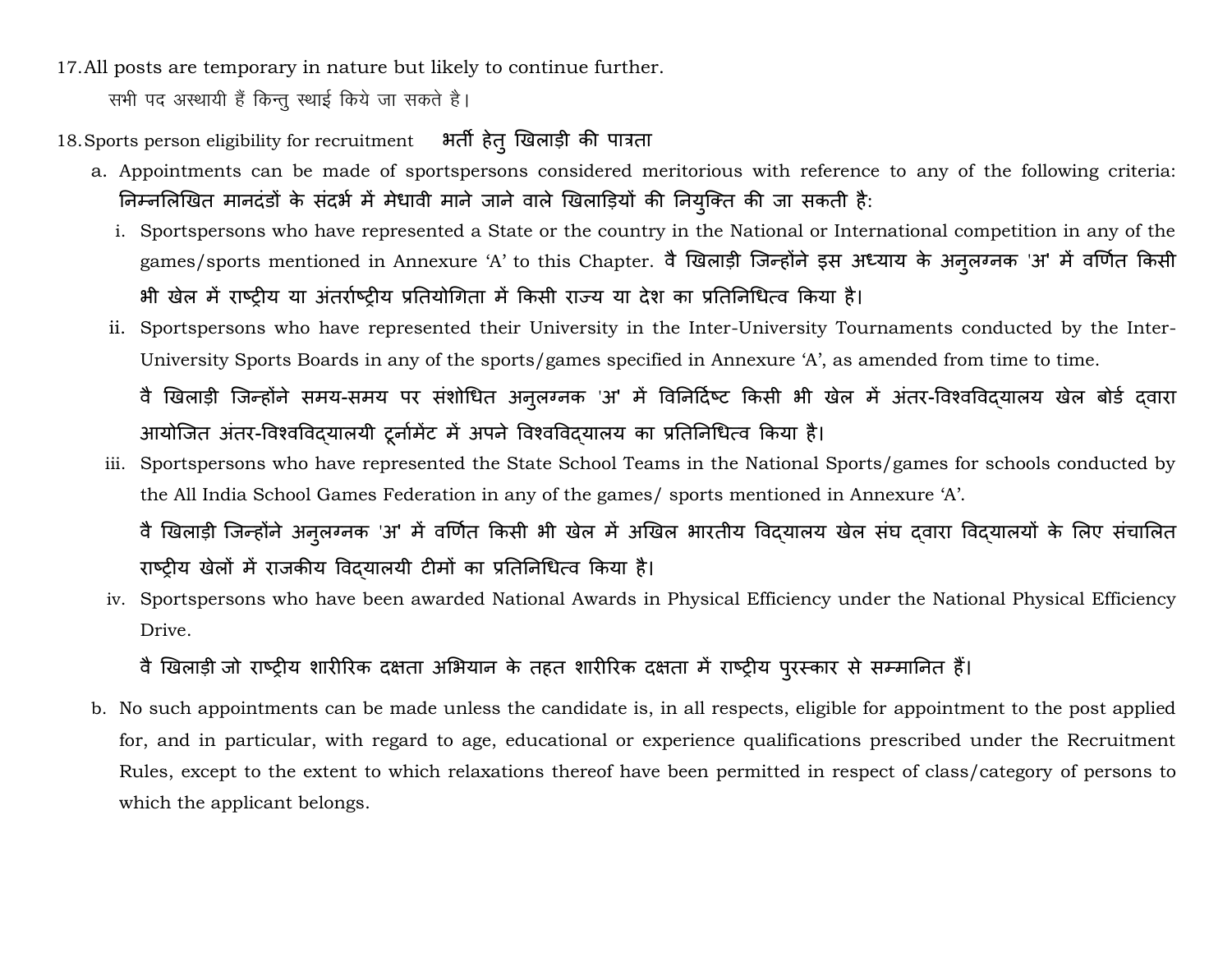ऐसी कोई भी नियुक्ति तब तक नहीं दी जा सकती है, जब तक कि अभ्यर्थी, सभी तरह से और विशेष रूप से, भर्ती नियमों के तहत निर्धारित आयु, शैक्षणिक या अनुभव योग्यता के अंतर्गत पद के लिए आवेदन करने हेतू पात्र न हो तथा इसके अतिरिक्त यह कि आवेदक जिस वर्ग / जिस श्रेणी का है, उसके संबंध में किस सीमा तक छूट की अनुमति दी गई हो।

19.Number of posts indicated may increase or decrease as per the Institute requirement.

दर्शाए गए पदों की संख्या संस्थान की आवश्यकता के अनुसार बढ़ या घट सकती है।

20.The Institute reserves the right to not to fill the post advertised and rejecting any or all of the applications without assigning any reason thereof.

संस्थान को विज्ञापित पद न भरने एवं किसी भी या सभी आवेदनों को बिना किसी कारण बताए अस्वीकार करने का अधिकार है।

- 21.Positions may be filled from the applicants belonging to Physically Handicapped Category (Persons with disabilities) if found suitable, even if the post is not reserved under PwD category.
	- उपयुक्त पाए जाने पर पद शारीरिक रूप से दिव्यांग श्रेणी (दिव्यांग व्यक्ति) के आवेदकों से भी भरे जा सकते हैं, भले ही वे पद पीडब्ल्यूडी श्रेणी के तहत आरक्षित नहीं हों।
- 22.Application from the candidates working in Government Departments, Public Sector Undertakings and Government Funded Research Agencies must be sent through proper channel and with a clear certificate that the applicant (if selected) will be relieved within one month of receipt of appointment order along with Vigilance Clearance Certificate. However, online application may be submitted before the last date as an advance copy. They are required to submit NOC at the time of appearing for document verification, failing which the candidate will not be considered for the post.

सरकारी विभागों, सार्वजनिक क्षेत्र के उपक्रमों और सरकारी वित्तपोषित अनुसंधान एजेंसियों में काम करने वाले अभ्यर्थियों को आवेदन उचित माध्यम दवारा ही प्रेषित करना चाहिए और इसके साथ सतर्कता अनापति प्रमाणपत्र सहित एक स्पष्ट प्रमाण पत्र भेजा जाना चाहिए जिसमें यह उल्लेख हो कि आवेदक (यदि चयनित) को नियुक्ति आदेश पत्र प्राप्त होने के एक महीने के भीतर कार्यमुक्त कर दिया जाएगा। हालांकि, ऑनलाइन आवेदन अग्रिम प्रति के रूप में अंतिम तिथि से पहले प्रस्तुत किए जा सकते है। उनसे दस्तावेज सत्यापन के लिए उपस्थित होने के समय अनापति प्रमाण पत्र जमा करने की अपेक्षा की जाती है, ऐसा न करने पर अभ्यर्थी को पद के लिए विचार नहीं किया जाएगा।

23.Decision of the appointing authority in all matter relating to the eligibility of the candidate, screening / Skill / Written test and selection would be final and binding on all the candidates.

अभ्यर्थियों की पात्रता, स्क्रीनिंग/ कौशल / लिखित परीक्षा और चयन से संबंधित सभी मामलों में सभी अभ्यर्थियों पर नियुक्ति प्राधिकारी का निर्णय अंतिम और बाध्यकारी होगा।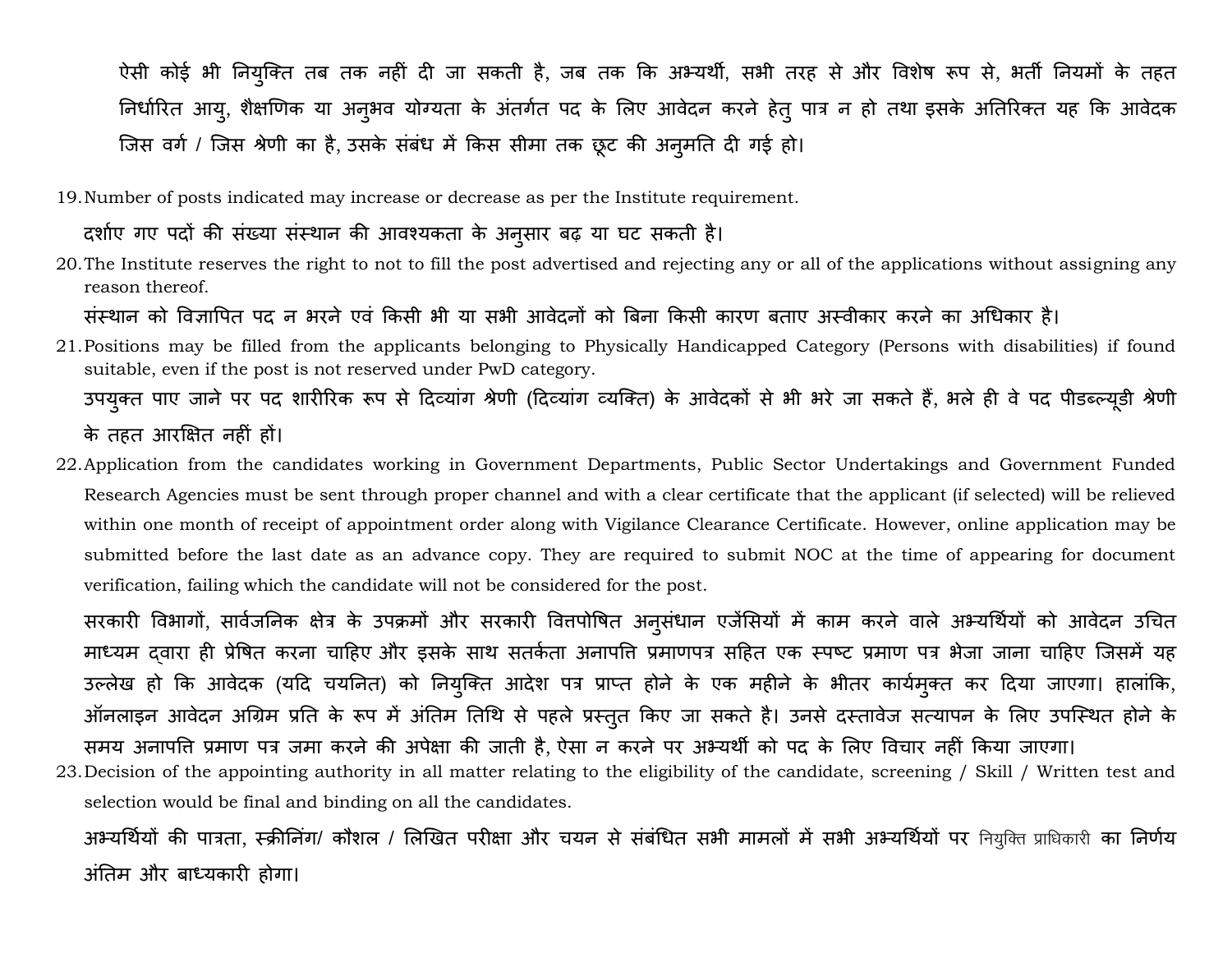24.The appointment of the selected candidates will be subject to their being found medically fit as per the requirements of the Institute.

# चयनित अभ्यर्थियों की नियुक्ति संस्थान की आवश्यकतानुसार चिकित्सकीय रूप से स्वस्थ पाए जाने के उपरांत ही होगी।

25.The Institute shall verify the antecedents or documents submitted by a candidate at any time, at the time of appointment or during the tenure of the services. In case, it is detected that the documents submitted by the candidates are fake or the candidate has doubtful / unacceptable antecedents / background and has suppressed the said information, then his / her services shall be terminated forthwith and in addition, legal action may be initiated against such candidates / employees as per law.

संस्थान नियुक्ति के समय या सेवाकार्यकाल के दौरान किसी भी समय किसी अभ्यर्थी दवारा प्रस्तुत पूर्ववृत्त या दस्तावेजों का सत्यापन कर सकता है। यदि यह पाया जाता है कि अभ्यर्थियों द्वारा प्रस्तुत किए गए दस्तावेज नकली हैं या अभ्यर्थी के पूर्ववृत संदिग्ध / अस्वीकार्य योग्य / पृष्ठभूमि के पाए जाते है और दी गई जानकारी को छिपाई जाती है, तो उसका / उसकी सेवाएं तत्काल समाप्त कर दी जाएगी और इसके अतिरिक्त, अभ्यर्थियों/कार्मिकों के विरुद्ध नियमानुसार कानूनी कार्रवाई शुरू की जा सकती है।

26.Candidates who desire to apply for more than one post should apply online separately for each post.

जो अभ्यर्थी एक से अधिक पदों के लिए आवेदन करना चाहते हैं, उन्हें प्रत्येक पद के लिए अलग से ऑनलाइन आवेदन करना होगा।

27.In case of any corrigendum / addendum pertaining to this advertisement, the same shall be published in the Institute's website only.

इस विज्ञापन से संबंधित किसी भी शुद्धिपत्र/परिशिष्ट को संस्थान की वेबसाइट पर ही प्रकाशित किया जाएगा।

28. Online submission of application can only be made at website http//frirecruitment.icfre.gov.in & http//fri.icfre.gov.in. Detailed instructions are available at this website. Candidates should read the instruction carefully before making details while filling up the online form. Compulsory fields are marked with\* (asterisk) sign.

ऑनलाइन आवेदन के वल वेबसाइट http://frirecruitment.icfre.gov.in **rFkk** http//fri.icfre.gov.in पि जमा ककया जा सकिा है। ववस्ििृ तनदेश इस वेबसाइट पर उपलब्ध हैं। अभ्यर्थियों को किसी भी प्रविष्टि या चयन करने से पहले निर्देशों को ध्यान से पढ़ना चाहिए। ऑनलाइन फाॅर्म भरते समय अभ्यर्थियों दवारा सभी आवश्यक विवरणों को भरा जाना चाहिए। अनिवार्य फ़ील्ड '\*' (तारांकन) चिहन के साथ चिहिनत हैं।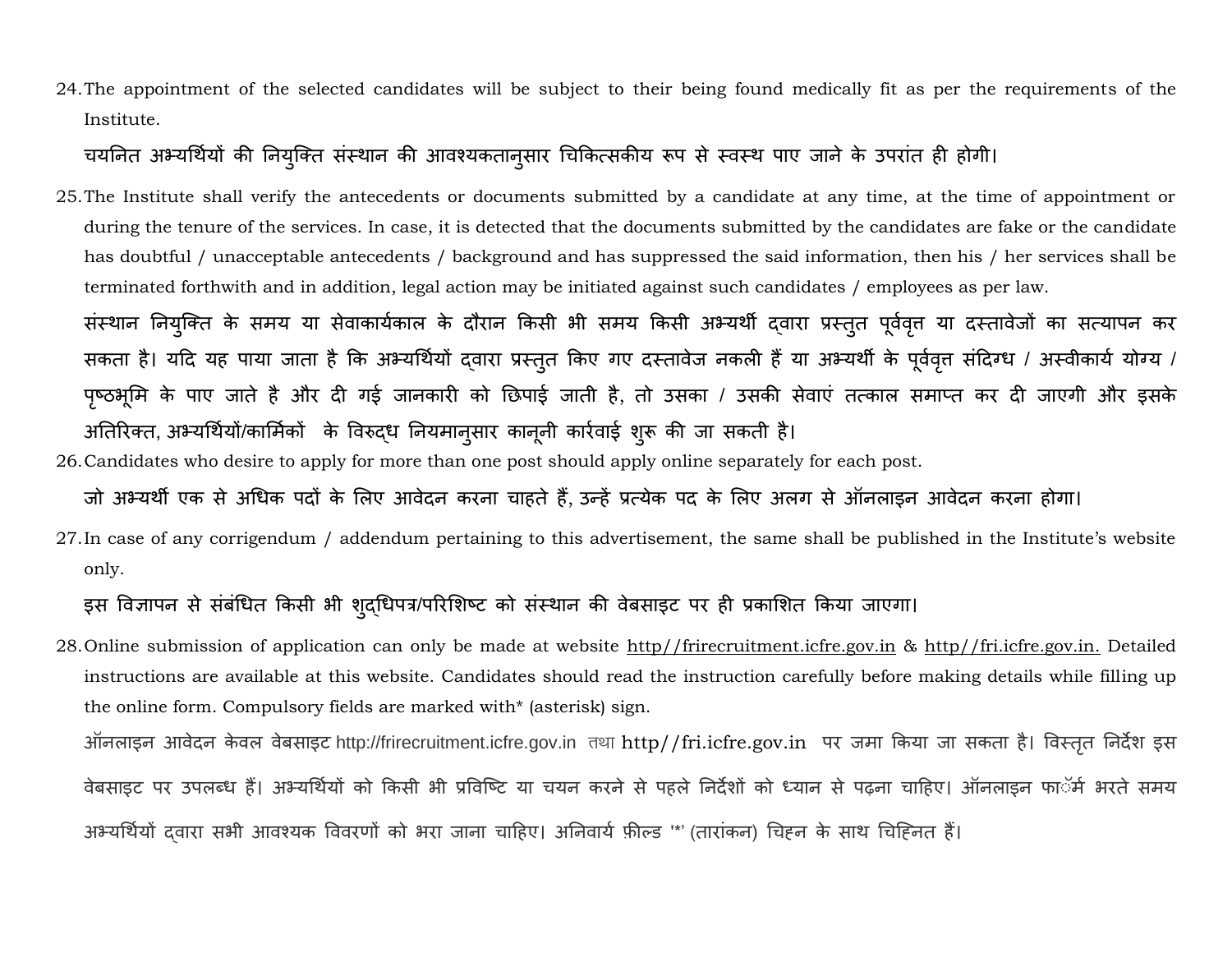29.Application should be submitted ONLINE only through website http//frirecruitment.icfre.gov.in. & http//fri.icfre.gov.in from 17 Aug 2020 from 10:00 AM onwards to 15 Sep 2020 Till 5:00 pm No other mode of application submission will be accepted. आवेदन केवल वेबसाइट http://frirecruitment.icfre.gov.in तथा http//fri.icfre.gov.in के माध्यम से दिनांक 17‐08‐2020 प्रातः 10:00 बजे से

15-09-2020 सांय 05:00 बजे तक ऑनलाइन जमा किए जा सकते हैं। आवेदन जमा करने का कोई अन्य तरीका स्वीकार नहीं किया जाएगा।

30.Candidates are advised in their own interest to submit online applications much before the closing date and not to wait till the last date to avoid the possibility of disconnection/ inability or failure to login to the FRI website on account of heavy load on the website during the closing date.

उम्मीदवारों को उनके स्वयं के हित में सलाह दी जाती है कि वे अंतिम तिथि से बहुत पहले ऑनलाइन आवेदन जमा करें और अंतिम तिथि तक प्रतीक्षा न करें क्योंकि अंतिम दिनों में वेबसाइट पर भारी लोड होने के कारण डिस्कनेक्ट /अक्षमता या एफआरआई वेबसाइट पर लॉगिन करने में विफलता की संभावना हो सकती है।

31.The crucial date for age calculation will be Last date of submission of online application form.

आयु गणना के लिए महत्वपूर्ण तिथि ऑनलाइन आवेदन पत्र जमा करने की अंतिम तिथि होगी

- 32.No interview will be conducted for advertised post(s) however trade test/skill test etc. will be conducted wherever applicable. विज्ञापित पद के लिए कोई साक्षात्कार आयोजित नहीं किया जाएगा, हालांकि व्यापार परीक्षण / कौशल परीक्षण आदि जहां कहीं भी लागू किया जाएगा। 33.No request with respect to the change in any data submitted by the candidates in the online application form will be entertained
- once it is finally submitted.

अभ्यर्थियों दवारा ऑनलाइन आवेदन पत्र अंतिम रूप से जमा किए जाने के बाद किसी भी डेटा में परिवर्तन के संबंध में किसी भी अनुरोध पर विचार

नहीं ककया जाएर्ा।

34.Translation ambiguity, if any, will be resolved as per the English version.

अनुवाद की अस्पष्टता, यदि कोई हो, को अंग्रेजी संस्करण से सुलझाया जा सकता है।

35.The mere fact that a candidate has been called for written examination and/or trade test does not imply that his/her candidature has been finally cleared by FRI. The candidate must note that if his/her ineligibility is detected at any stage before or after the written examination and/or trade test or if the conditions prescribed in the Rules and Instructions given in the advertisement or any other additional information/documents called for at any stage are not complied with within the time specified therein, his/her candidature will be liable for cancellation. The FRI will not be responsible for cancellation of candidature on this account. केवल इस तथ्य कि किसी अभ्यर्थी को लिखित परीक्षा और/या व्यवसाय परीक्षा के लिए बुलाया गया, को उसके/उसकी अभ्यर्थिता को अंततः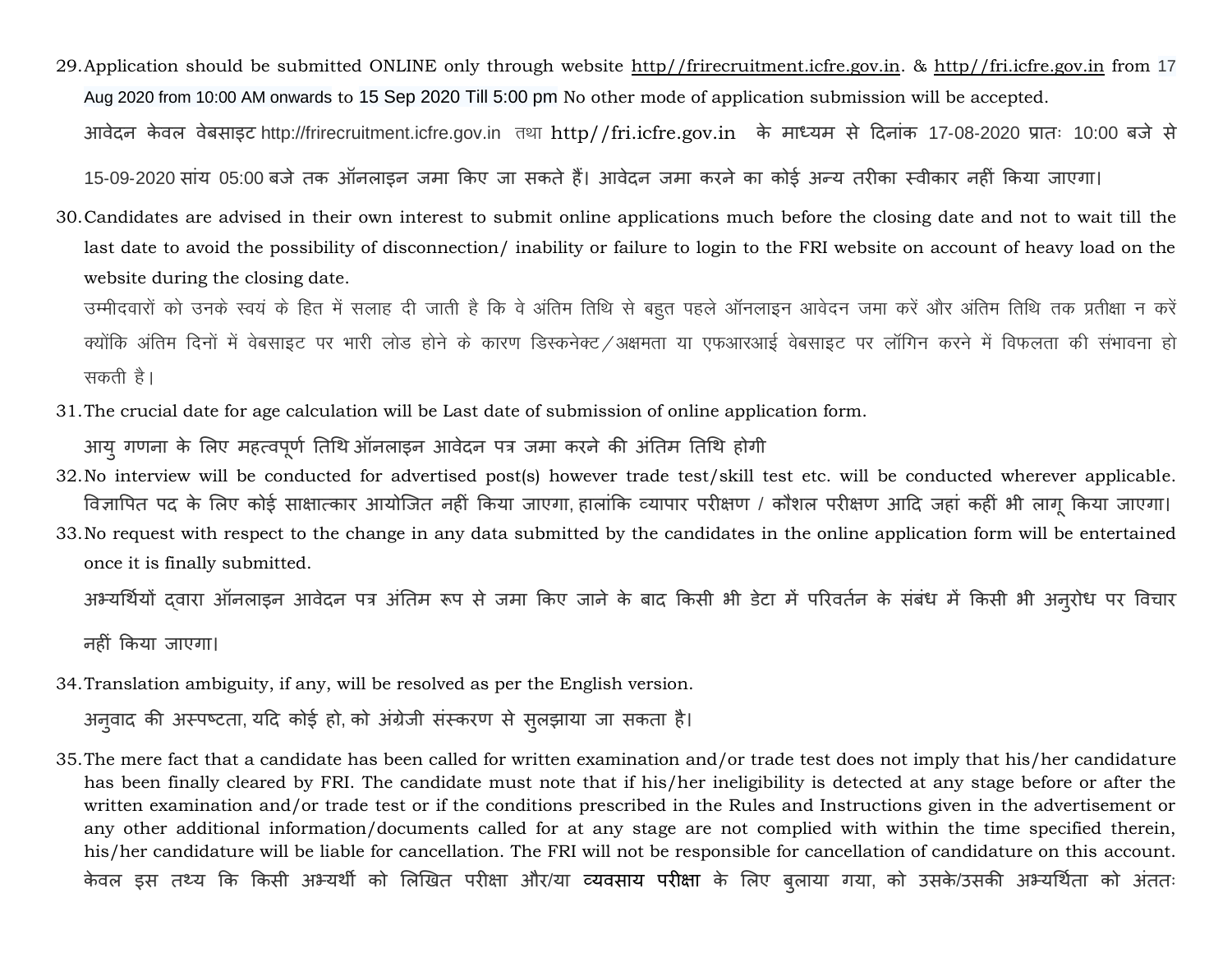एफआरआई दवारा मंजूरी दिया जाना नहीं समझा जाना चाहिए। अभ्यर्थी को यह ध्यान रखना चाहिए कि यदि लिखित परीक्षा और/या साक्षात्कार से पहले या बाद में किसी भी स्तर पर उसकी अयोग्यता का पता लगता है या यदि विज्ञापन में दिए गए नियम और निर्देशों में निर्धारित शर्तों या किसी अन्य अतिरिक्त जानकारी/दस्तावेजों को किसी भी चरण में मांगा जाता है, का उसमें निर्दिष्ट समय के भीतर अनुपालन नहीं किया जाता है, तो यह उसकी अभ्यर्थन रदद करने के लिए उत्तरदायी होगा। एफआरआई इस आधार पर अभ्यर्थन को रदद करने के लिए जिम्मेदार नहीं होगा।

36.Based on the merit, the candidates belonging to reserved categories i.e. SC/ST/OBC/EWS are also eligible to be considered against the un-reserved vacancies, if no relaxation in age and no relaxation in qualifying marks in written examination has been availed by such reserved category candidates. If any concession in age and relaxation in qualifying standard is availed, such candidates will be eligible for consideration only against vacancies reserved for them.

यदि आरक्षित श्रेणी के किसी अभ्यर्थी ने आयु में कोई छूट नहीं ली है और लिखित परीक्षा में अर्हक अंकों में कोई छूट नहीं ली है तो योग्यता के आधार पर, आरक्षित श्रेणियों यानी अ.जा./अ.ज.जा/ अ.पि.व./ई.डब्ल्यू.एस. के अभ्यर्थी भी अनारक्षित रिक्तियों के लिए विचार किये जाने के पात्र हैं। यदि आयु में कोई रियायत और योग्यता मानक में किसी भी छूट का लाभ उठाया जाता है, तो ऐसे अभ्यर्थी केवल उनके लिए आरक्षित रिक्तियों के लिए ही विचार के लिए पात्र होंगे।

37.**Date and time of written test:** will be announced later to the candidates on FRI website.

लिखित परीक्षा की तिथि और समय: उम्मीदवारों को बाद में एफआरआई वेबसाइट पर सूचित किया जाएगा

38.The decision of the competent authority as to the eligibility or otherwise of a candidate for admission to the examination shall be final.

किसी भी अभ्यर्थी हेतु परीक्षा में प्रवेश के लिए योग्यता या अन्य रूप से पात्रता के संबंध में सक्षम प्राधिकारी का निर्णय अंतिम होगा।

39.Any attempt on the part of a candidate to obtain support for his/her candidature by any means may disqualify him for admission to the examination.

अभ्यर्थी की ओर से उसकी अभ्यर्थन के लिए समर्थन प्राप्त करने का किसी भी माध्यम से कोई भी प्रयास उसे परीक्षा में प्रवेश के लिए अयोग्य

घोषित कर सकता है।

40.All the future correspondences regarding the further selection process, shortlisting of candidates and important dates like written test, trade test etc. shall be uploaded on the Institute's website http//frirecruitment.icfre.gov.in. & http//fri.icfre.gov.in. It shall be the responsibility of the candidates to check the same time to time.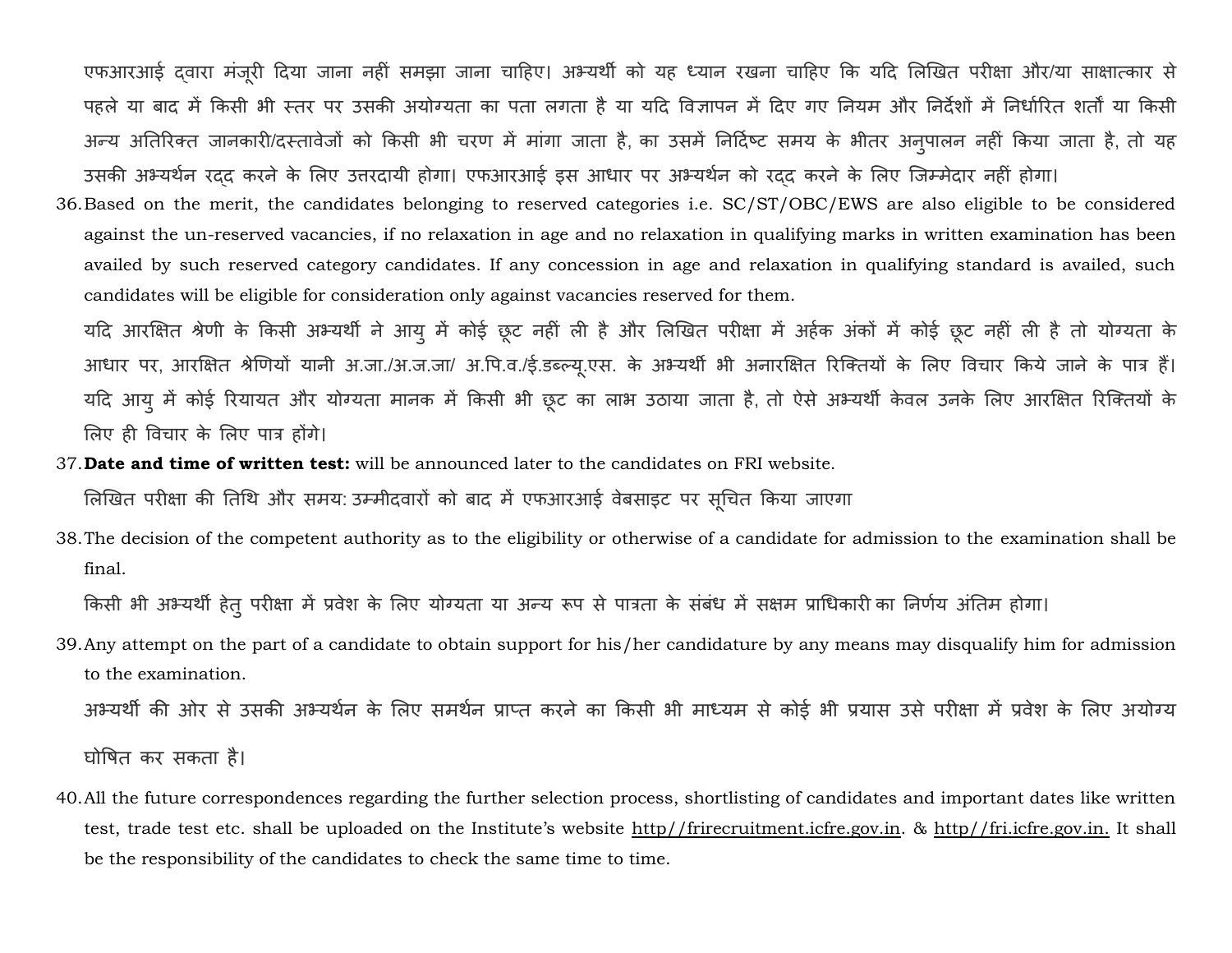चयन प्रक्रिया, अभ्यर्थियों की संक्षिप्त सूची तथा लिखित परीक्षा, व्यवसाय परीक्षा आदि जैसे महत्वपूर्ण तिथियों के बारे में भविष्य के सभी पत्राचार संस्थान की वेबसाइट http//frirecruitment.icfre.gov.in. & http//fri.icfre.gov.in पर अपलोड किए जाएंगे। वेबसाईट को समय-समय पर देखना उम्मीदवारों की जिम्मेदारी होगी।

41.Canvassing in any form and / or bringing any influence, political, or otherwise, will definitely be treated as a disqualification for the post applied for. किसी भी प्रकार की संयाचना करने और/ या किसी भी राजनीतिक या अन्य दबाव बनाने से आवेदन किए गए पद हेत् अभ्यर्थी को अयोग्य माना

जाएगा।

42.Application incomplete in any respect will be summarily rejected. No interim enquiries / correspondence / communication of any sort will be entertained on the matter.

किसी भी स्थिति में अपूर्ण आवेदन को तुरंत अस्वीकार कर दिया जाएगा। उक्त मामले पर किसी भी प्रकार की कोई अंतरिम पूछताछ/पत्राचार/संपर्क पर विचार नहीं किया जाएगा।

- 43.SC/ST/PWD/Female are exempted from payment of application fee. Only processing fee are to be paid by them. अनुसुचित जाति ⁄ अनुसुचित जन जाति ⁄ दिव्यांग ⁄ महिला अभ्यर्थियों हेतु आवेदन शुल्क के भुगतान से छूट है। उनके द्वारा केवल प्रसंस्करण शुल्क का भुगतान *किया जाना है।*
- 44.An application and processing fee for Gen/OBC/EWS applicants is Rs. 700/- and only processing fee for SC/ST/PWD/Female applicants is Rs.300/- has to be paid while filling the online application.

सामान्य∕अन्य पिछडा वर्ग∕आर्थिक पिछडा वर्ग के अभ्यर्थियों हेतु आवेदन व प्रसंस्करण शुल्क रू0 700/– और अनुसुचित जाति∕अनुसुचित जन जाति / दिव्यांग / महिला अभ्यर्थियों हेतु केवल प्रसंस्करण शुल्क रू0 300 / – निर्धारित है जो ऑनलाइन आवेदन भरते समय भुगतान किया जाना है।

45.The application fee and processing fee once paid will not be refunded or re-adjusted under any circumstances. एक बार भूगतान किया गया आवेदन शुल्क व प्रसंस्करण शुल्क किसी भी परिस्थिति में वापस या पूनः समायोजित नहीं किया जाएगा।

46.Examination centre will be intimated later in admit card issued by the institute.

**i** परीक्षा केन्द्र की जानकारी संस्थान द्वारा जारी प्रवेष पत्र में उपलब्ध होगी।

47. Legal disputes, if any, shall be subject to the jurisdiction of the competent court in the state of Uttarakhand.

कानूनी विवाद, यदि कोई हो तो उत्तराखंड राज्य के सक्षम न्यायालय के अधिकारिता के अधीन होगा।